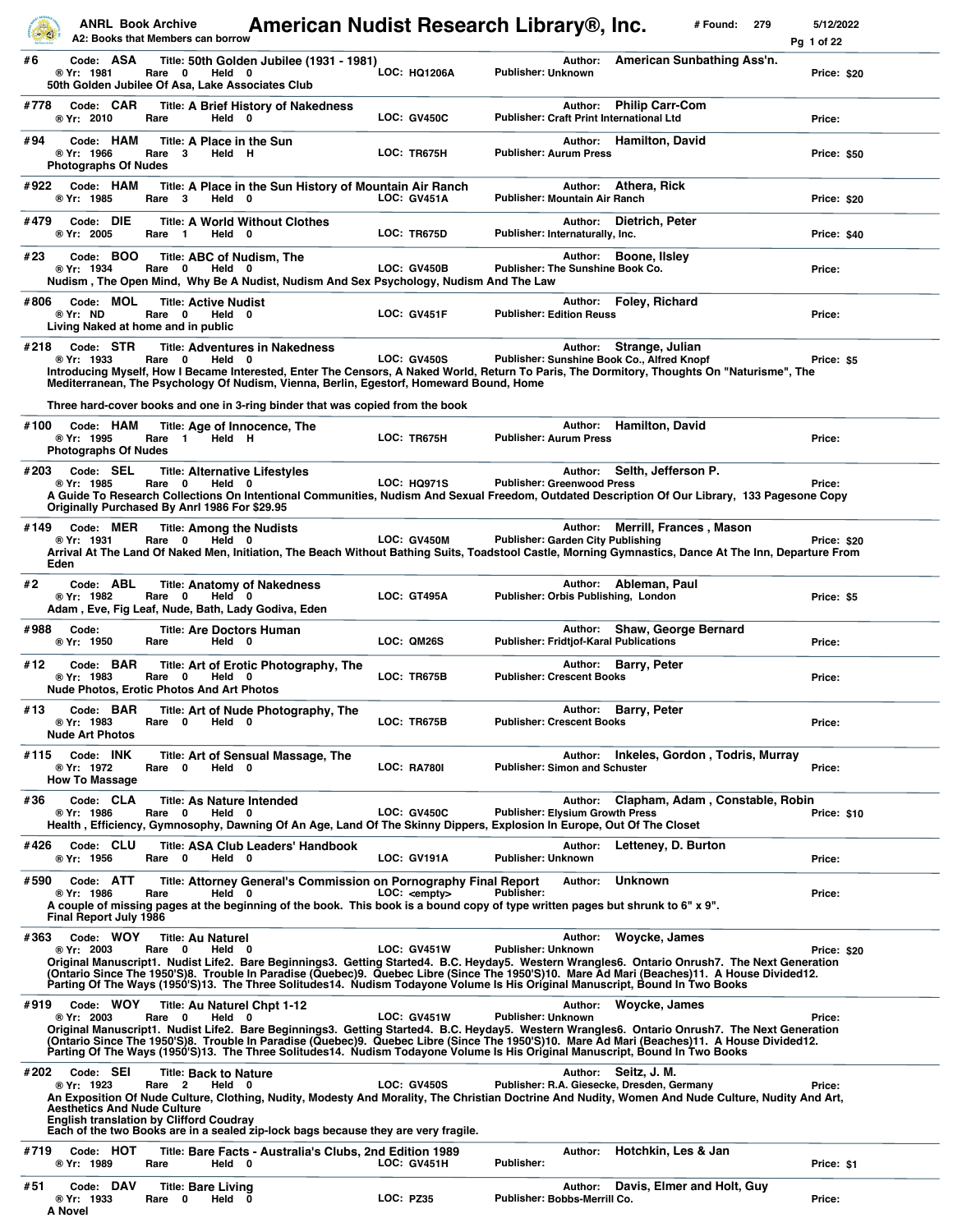|      |                                                             | <b>ANRL Book Archive</b><br>A2: Books that Members can borrow                                            | American Nudist Research Library®, Inc.                                                                                                                                                                                                                                                                           |                     |                                         |         |                                                                      | # Found: | 279 | 5/12/2022<br>Pg 2 of 22 |
|------|-------------------------------------------------------------|----------------------------------------------------------------------------------------------------------|-------------------------------------------------------------------------------------------------------------------------------------------------------------------------------------------------------------------------------------------------------------------------------------------------------------------|---------------------|-----------------------------------------|---------|----------------------------------------------------------------------|----------|-----|-------------------------|
| #141 | Code: MAC<br>® Yr: 1962                                     | <b>Title: Barefoot in Eden</b><br>Rare 0<br>Held 0<br>Of Youth, Power Of Personality                     | Vitality Unlimited, First Love, A Dream Comes True, Barefoot In Eden, Buried Treasure, Body And Soul, Fuel For Power, Beauty And Fun In The Fountain                                                                                                                                                              | LOC: GV333M         | Publisher: Prentice-Hall, Inc.          | Author: | MacFadden, Johnnie Lee                                               |          |     | Price:                  |
| #198 | Code: SCH<br>® Yr: 1981                                     | Rare 0                                                                                                   | <b>Title: Barely Fifty - Nudism in Review</b><br>Held 0<br>Nudism In Review In The U.S.Two Of These Are With The Bound Magazines.                                                                                                                                                                                 | <b>LOC: GV450S</b>  | <b>Publisher: ANRL</b>                  |         | Author: Schuster, Read                                               |          |     | Price: \$5              |
| #48  | Code: CUS<br>® Yr: 1931                                     | <b>Title: Barely Proper</b><br>Rare 0<br>Held 0                                                          | A One-Act Playone Hard Bound Book Is A Typed Manuscript.                                                                                                                                                                                                                                                          | LOC: PS3561         | Publisher: Farrar, Rinehart, Inc.       | Author: | Cushing, Tom                                                         |          |     | Price:                  |
| #329 | Code: STA<br>® Yr: 2001<br>fun, Anyone?                     | <b>Title: Being Naked</b><br>Rare 0                                                                      | Held 0<br>Naturist/Nudist Philosophies hedonism plea sure: What Is Wrong With It? The Historical Implications Of Sexuality the Importance Of Upbringings in<br>homosexuality mirror, Mirror On The Wall morality Versus Immorality the Body And Its Relationship To Clothing promiscuity prostitution pornography | <b>LOC: BJ1500S</b> | <b>Publisher: Ablaze Press</b>          | Author: | Susan L. Stanton                                                     |          |     | Price:                  |
| #3   | Code: ABL<br>® Yr: 1982                                     | <b>Title: Beyond Nakedness</b><br>Rare 0<br>Held 0<br>Adan, Eve, Fig Leaf, Nude, Bath, Lady Godiva, Eden |                                                                                                                                                                                                                                                                                                                   | <b>LOC: GT495A</b>  | <b>Publisher: Elysium Growth Press</b>  |         | Author: Ableman, Paul                                                |          |     | Price: \$5              |
| #99  | Code: HAM<br>® Yr: 1977<br><b>Photographs Of Nudes</b>      | Rare 3                                                                                                   | <b>Title: Bilitis Hamilton 's Movie</b><br>Held H                                                                                                                                                                                                                                                                 | LOC: TR675H         | <b>Publisher: Quill</b>                 | Author: | <b>Hamilton, David</b>                                               |          |     | Price:                  |
| #482 | Code: DER<br>® Yr: 1980                                     | Title: BO "Derek"<br>Rare 0                                                                              | Held 0<br>Photographs Of Bo Derek - Photographer, John Derek                                                                                                                                                                                                                                                      | LOC: TH675D         | Publisher: Simon, Schuster              | Author: | Derek, John                                                          |          |     | Price:                  |
| #548 | Code: COR<br>® Yr: 2006                                     | Rare X                                                                                                   | Title: Bodies and Souls - the Century Project<br>Held 0                                                                                                                                                                                                                                                           | <b>LOC: TH6811C</b> | Publisher: Heureka Productions          | Author: | Cordelle, Frank                                                      |          |     | Price:                  |
| #192 | Code: ROB<br>® Yr: 1988                                     | <b>Title: Body Packaging</b><br>Rare 0                                                                   | Held 0<br>Clothing The Psyche, The Historical Perspective, Signs And Symbols, Here And Now, Changing Attitudes                                                                                                                                                                                                    | <b>LOC: GT525R</b>  | <b>Publisher: Elysium Growth Press</b>  | Author: | Robinson, Julian                                                     |          |     | Price:                  |
| #781 | Code: BOD<br>® Yr: 1975<br><b>Black And White Photos</b>    | Rare 0                                                                                                   | <b>Title: Body Self Appreciation</b><br>Held 0                                                                                                                                                                                                                                                                    | LOC: TR675L         | <b>Publisher: Sensate Media Service</b> | Author: | Loam, Jayson                                                         |          |     | Price: \$5              |
| #21  | Code: BOD<br>® Yr: 1975<br><b>Black And White Photos</b>    | <b>Title: Body Self Image</b><br>Rare 0                                                                  | Held 0                                                                                                                                                                                                                                                                                                            | LOC: TR675L         | <b>Publisher: Sensate Media Service</b> | Author: | Loam, Jayson                                                         |          |     | Price: \$5              |
| #207 | Code: SHA<br>® Yr: 1937                                     | Held<br>Rare 1                                                                                           | Title: Body Taboo, The © 1937<br>0<br>Religion , The Cultivation Of A Damaging Myth, Modern Psychology Studies Social Nudism And The Body Taboo, Witchcraft Persecutions Of 1692<br>Reenacted In Our Timeone Book Is Autographed By Ilsley Boone<br>This book was signed by Elton Raymond Shaw Dec 27, 1937       | <b>LOC: GV450S</b>  | Publisher: Shaw Publishing Co.          |         | Author: Shaw, Elton R., Boone, Ilsley                                |          |     | Price:                  |
| #614 | Code: SHA<br>® Yr: 1937                                     | Rare 1                                                                                                   | Title: Body Taboo, The © 1951 (Illustrated)<br>Held 0<br>Religion, The Cultivation Of A Damaging Myth, Modern Psychology Studies Social Nudism And The Body Taboo, Witchcraft Persecutions Of 1692<br>Reenacted In Our Timeone Book Is Autographed By IIsley Boone                                                | <b>LOC: GV450S</b>  | Publisher: Shaw Publishing Co.          | Author: | Shaw, Elton R., Boone, Ilsley                                        |          |     | Price:                  |
| #332 | Code: REU<br>® Yr: 1996                                     | <b>Title: Body Vision</b><br>Rare X Held 0<br>Photographs Of Lithuanian Nudes                            |                                                                                                                                                                                                                                                                                                                   | LOC: TR75N          | <b>Publisher: Edition Reuss</b>         |         | Author: Annette Nellessen / Matthias Reuss                           |          |     | Price:                  |
| #64  | Code: EWI<br>® Yr: 1994                                     | Title: Body, The<br>Rare 0<br>Held 0<br>Figures, Flesh, Idols, Mind, Fragments                           |                                                                                                                                                                                                                                                                                                                   | LOC: TR675E         | <b>Publisher: Chronicle Books</b>       | Author: | Ewing, William A.                                                    |          |     | Price:                  |
| #20  | Code: BOD<br>® Yr: 1975<br><b>Black And White Photos</b>    | Held 0<br>Rare 0                                                                                         | <b>Title: Body/Self Appreciation</b>                                                                                                                                                                                                                                                                              | <b>LOC: TR675S</b>  | <b>Publisher: Sensate Media Service</b> |         | Author: Loam, Jayson                                                 |          |     | Price:                  |
| #433 | Code: RUT<br>® Yr: 1946                                     | <b>Title: British Naturism</b><br>Rare<br>$\mathbf 0$                                                    | Held 0                                                                                                                                                                                                                                                                                                            | <b>LOC: GV451R</b>  | Publisher: The Naturist (1941) LTD.     |         | Author: Rutherford, Michael                                          |          |     | Price:                  |
| #718 | Code: MCC<br>® Yr: 1981                                     | Rare                                                                                                     | Title: British Naturism Handbook 1981<br>Held 0                                                                                                                                                                                                                                                                   | <b>LOC: GV451B</b>  |                                         | Author: | <b>Publisher: Central Council for British Naturism</b>               |          |     | Price: \$1              |
|      | #109 Code: HUN<br>® Yr: 1969                                | Rare 0                                                                                                   | <b>Title: Cabbage Philosophy</b><br>Held 0<br>Being Natural At Home, Sayings Of Jesus, On God , Say-So, On Turning Clocks Back, Sick Souls, When Should A Man Be A Radical?                                                                                                                                       | LOC: GV450H         | <b>Publisher: Private</b>               |         | Author: Huntington, Henry Strong                                     |          |     | Price:                  |
|      | #1022 Code: PAT<br>® Yr: 1988                               | Rare                                                                                                     | Title: California's Nude Beaches 2nd edition<br>Held 0                                                                                                                                                                                                                                                            | <b>LOC: GV451P</b>  | Publisher: Bold Type Inc.               | Author: | Patrick, Dave                                                        |          |     | Price: \$1              |
| #269 | Code: WES<br>® Yr: 2000<br><b>Photos Of Nudist Families</b> | Rare 0                                                                                                   | Title: Canada Naturally, Book 2<br>Held 0                                                                                                                                                                                                                                                                         | <b>LOC: GV541W</b>  | <b>Publisher: Events Unlimited</b>      |         | Author: West, Richard                                                |          |     | Price:                  |
| #241 | Code: WES<br>® Yr: 1993                                     | Rare 0<br>Family Nudist Lifestyles, Pictures And Text                                                    | <b>Title: Canada Naturally, The Book</b><br>Held 0                                                                                                                                                                                                                                                                | <b>LOC: GV541W</b>  | <b>Publisher: Events Unlimited</b>      |         | Author: West, Richard                                                |          |     | Price:                  |
| #717 | Code: FCN<br>® Yr: 1991                                     | Rare                                                                                                     | Title: Canadian Guide to Naturist Resorts and Beaches 1991<br>Held 0                                                                                                                                                                                                                                              | <b>LOC: GV451C</b>  |                                         | Author: | <b>Unknown</b><br><b>Publisher: Federation of Canadian Naturists</b> |          |     | Price: \$1              |
| #557 | Code: EWI<br>@Yr: 2000                                      | Rare 0                                                                                                   | Title: Century of the Body, The<br>Held 0                                                                                                                                                                                                                                                                         | LOC: TR675E         | Publisher: Thames, Hudson               | Author: | Ewing, William A.                                                    |          |     | Price:                  |
| #917 | Code:<br>® Yr: 2018                                         | <b>Title: Christian Body</b><br>Rare                                                                     | Held 0                                                                                                                                                                                                                                                                                                            | LOC: BS680F         | Publisher: Columbia                     | Author: | Frost, Aaron                                                         |          |     | Price:                  |
| #386 | Code: STO<br>® Yr: 2003                                     | <b>Title: Cinema Au Naturel</b><br>Rare 0                                                                | Held 0                                                                                                                                                                                                                                                                                                            | <b>LOC: PN1995S</b> | Publisher: Unknown                      | Author: | <b>Storey, Mark</b>                                                  |          |     | Price:                  |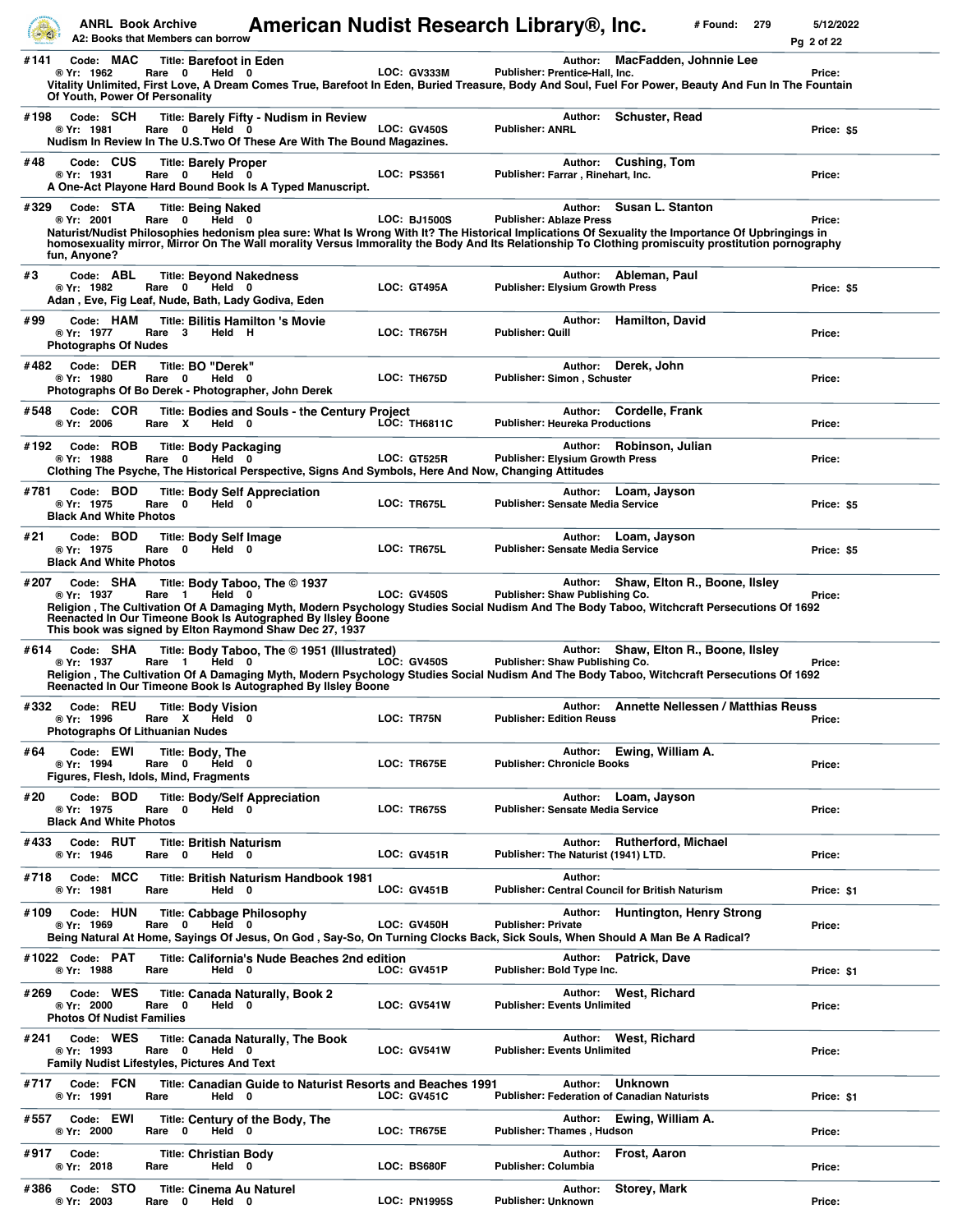|      |                                           |           | <b>ANRL Book Archive</b><br>A2: Books that Members can borrow                      |        |                                                                                                                                                                         |  | American Nudist Research Library®, Inc.                                                                                                                                                                                                                                                                                                                                                                                                                                                                                                                                                                                                                                                                                                            |                                        |         |                                                                   | # Found: | 279 | 5/12/2022<br>Pg 3 of 22 |
|------|-------------------------------------------|-----------|------------------------------------------------------------------------------------|--------|-------------------------------------------------------------------------------------------------------------------------------------------------------------------------|--|----------------------------------------------------------------------------------------------------------------------------------------------------------------------------------------------------------------------------------------------------------------------------------------------------------------------------------------------------------------------------------------------------------------------------------------------------------------------------------------------------------------------------------------------------------------------------------------------------------------------------------------------------------------------------------------------------------------------------------------------------|----------------------------------------|---------|-------------------------------------------------------------------|----------|-----|-------------------------|
|      | #1024 Code:<br>® Yr: 1974                 |           | Rare                                                                               | Held 0 | <b>Title: Clothes Free Guidebook</b>                                                                                                                                    |  | <b>LOC: Gv451S</b>                                                                                                                                                                                                                                                                                                                                                                                                                                                                                                                                                                                                                                                                                                                                 | <b>Publisher: Country Pudding</b>      | Author: |                                                                   |          |     | Price:                  |
| #661 | ® Yr: 1974                                | Code: SWE | Rare                                                                               | Held 0 | <b>Title: Clothes Free GuideBook 1974</b>                                                                                                                               |  | <b>LOC: GV451S</b>                                                                                                                                                                                                                                                                                                                                                                                                                                                                                                                                                                                                                                                                                                                                 | Publisher:                             | Author: | Swenson, Rod, Jr                                                  |          |     | Price: \$1              |
| #866 | ® Yr: 2011                                | Code: BAL | Rare<br>0                                                                          | Held 0 | <b>Title: Co-Ed Naked Philosophy</b><br>This book was donated by its author Will Forest in October 2018.<br>ANRL's 'Book Of The Month Recommendation' for October 2020. |  | <b>LOC: PS3556F</b>                                                                                                                                                                                                                                                                                                                                                                                                                                                                                                                                                                                                                                                                                                                                | <b>Publisher: CreateSpace</b>          | Author: | Forest, Will                                                      |          |     | Price:                  |
| #7   | ® Yr: 1966                                | Code: BAL | Rare 0<br>https://amzn.to/2xuKU0e                                                  | Held 0 | <b>Title: Cool Cottontail, The</b>                                                                                                                                      |  | <b>LOC: PS3552B</b><br>ANRL's 'Book Of The Month Recommendation' for May 2020 is 'The Cool Cottontail' by John Ball (aka Donald Johnson).                                                                                                                                                                                                                                                                                                                                                                                                                                                                                                                                                                                                          | <b>Publisher: Harper and Row</b>       | Author: | <b>Ball, John</b>                                                 |          |     | Price: \$5              |
|      |                                           |           | John Ball is aka Donald Johnson                                                    |        | nudism; naked people are the least of the problems these characters face.                                                                                               |  | - Novel: The Cool Cottontail is the second Virgil Tibbs mystery series (the first being In the Heat of the Night). In this mystery, Tibbs finds<br>himself at a nudist colony in Los Angeles where the victim (who was not one of the guests) is found floating dead in the pool. Set against this<br>unusual backdrop, the guests of the resort prefer guarding their secrets to solving the murder mystery, particularly when the investigating<br>detective is black. Author John Ball often used social issues of the day to feature as issues in his work, making his work controversial but at<br>the same time, some of the best and most relevant fiction of his time. Along with racism and other social taboos, Ball had no problem with |                                        |         |                                                                   |          |     |                         |
| #291 | ® Yr: 2000                                | Code: CRE | Rare $0^-$                                                                         | Held 0 |                                                                                                                                                                         |  | Title: Creating & Managing Public Clothing Optional Parks and<br><b>LOC: GV191A</b>                                                                                                                                                                                                                                                                                                                                                                                                                                                                                                                                                                                                                                                                | <b>Publisher: AANR</b>                 |         | Author: <b>AANR Staff</b>                                         |          |     | Price: \$5              |
|      |                                           |           |                                                                                    |        |                                                                                                                                                                         |  | Clothing Optional Parks And Beaches, Participants, The Players, Commoon Issues, Current Patterns Of Clothing Optional Use At Federal Recreation<br>Areas, How To Establish A Clothing Optional Area, Clothing Optional Recreation In The Private Sector, End Notes                                                                                                                                                                                                                                                                                                                                                                                                                                                                                 |                                        |         |                                                                   |          |     |                         |
| #353 | ® Yr: 1998                                | Code: CUN | Rare 0<br><b>Various Articles And Letters</b>                                      | Held 0 | Title: Cunningham Family Christmas Sharing '98, A                                                                                                                       |  | LOC: BS610C                                                                                                                                                                                                                                                                                                                                                                                                                                                                                                                                                                                                                                                                                                                                        | Publisher: Unknown                     | Author: | Cunningham, Jim C.                                                |          |     | Price:                  |
| #562 | ® Yr: 1977                                | Code: COL | <b>Title: Dallas - Nude</b><br>Rare 0                                              | Held 0 |                                                                                                                                                                         |  | LOC: TR675C                                                                                                                                                                                                                                                                                                                                                                                                                                                                                                                                                                                                                                                                                                                                        | <b>Publisher: Collum Studios</b>       | Author: | <b>Collum, Charles</b>                                            |          |     | Price:                  |
| #110 | ® Yr: 1958                                | Code: HUN | Rare 0<br><b>Should Like To Be A Nudist</b>                                        | Held 0 | Title: Defense of Nudism - 1958                                                                                                                                         |  | LOC: GV450H<br>Psychology Underpinning, Nudism Today, Delights Of Nudism, Scientific Argument For Nudism, Nudism, Society, What Nudism Does For People, I                                                                                                                                                                                                                                                                                                                                                                                                                                                                                                                                                                                          |                                        | Author: | Huntington, Henry S.<br>Publisher: Robt. M. McBride Co., Inc.     |          |     | Price:                  |
| #415 | ® Yr: 1939                                | Code: WIL | Rare 0                                                                             | Held 0 | Title: Dein JA zum Leibe!                                                                                                                                               |  | LOC: GV450W                                                                                                                                                                                                                                                                                                                                                                                                                                                                                                                                                                                                                                                                                                                                        | Publisher: Unknown                     | Author: | Wilke, Hermann                                                    |          |     | Price:                  |
| #409 | ® Yr:                                     | Code: OCK | Rare 0                                                                             | Held 0 | Title: Dein Weg zum anderen Geschlecht                                                                                                                                  |  | <b>LOC: GV4500</b>                                                                                                                                                                                                                                                                                                                                                                                                                                                                                                                                                                                                                                                                                                                                 | Publisher: H.G. Gachet, Co.            | Author: | Ockel, von Dr. med. G.                                            |          |     | Price:                  |
| #98  | ® Yr: 1971<br><b>Photographs Of Nudes</b> | Code: HAM | Rare 2                                                                             | Held H | Title: Dreams of a Young Girl                                                                                                                                           |  | LOC: TR675H                                                                                                                                                                                                                                                                                                                                                                                                                                                                                                                                                                                                                                                                                                                                        | Publisher: Wm. Morrow, Co.             | Author: | Hamilton, David, Robbe-Grillet, Alain                             |          |     | Price:                  |
| #320 | ® Yr: 1939                                | Code: ALM | Rare 0                                                                             | Held 0 | <b>Title: Durchsonnte Menschen</b>                                                                                                                                      |  | <b>LOC: GV450A</b>                                                                                                                                                                                                                                                                                                                                                                                                                                                                                                                                                                                                                                                                                                                                 |                                        | Author: | Prof. Dr. Johan Almkvist<br>Publisher: Werner Zimmermann (Zurich) |          |     | Price:                  |
| #235 | ® Yr: 1957                                | Code: WEB | <b>Title: Eden Regained</b><br>Rare<br>0                                           | Held 0 |                                                                                                                                                                         |  | LOC: GV450W<br>Evolution Of The Bathing Suit, Our Natal Costume, Purity And Prudery, Modesty And Obscenity, The Human Form Divine, A True Story, Our Favorite<br>Camps, Nudity And The Law, Photography And The Nude, The Future Of The Movement, A Gathering Of The Clans                                                                                                                                                                                                                                                                                                                                                                                                                                                                         | Publisher: Mounce, Mervin              | Author: | Webb, Herbert                                                     |          |     | Price:                  |
| #73  | ® Yr: 1984                                | Code: FRE | $\mathbf{1}$<br>Rare                                                               | Held 0 | <b>Title: Elizabeth's Dream</b><br>Photographs Done With Infra-Red Film And Text                                                                                        |  | LOC: TR675F                                                                                                                                                                                                                                                                                                                                                                                                                                                                                                                                                                                                                                                                                                                                        | Publisher: Menses, Inc.                | Author: | Free Hand, Julianna                                               |          |     | Price:                  |
| #574 | ® Yr: 1997                                | Code: TOE | Rare 0<br>Nudity and movement in German body                                       | Held 0 | <b>Title: Empire of Ecstasy</b>                                                                                                                                         |  | <b>LOC: GV251T</b>                                                                                                                                                                                                                                                                                                                                                                                                                                                                                                                                                                                                                                                                                                                                 |                                        | Author: | Karl Toepfer<br>Publisher: University of California Press         |          |     | Price:                  |
| #62  | ® Yr: 1992                                | Code: LIV | Rare<br>0<br>Art And Text Of The Nude                                              | Held 0 | <b>Title: Erotic Art, Second Edition</b>                                                                                                                                |  | LOC: NX650A                                                                                                                                                                                                                                                                                                                                                                                                                                                                                                                                                                                                                                                                                                                                        | <b>Publisher: ArtNetwork Press</b>     | Author: | <b>Living Artists</b>                                             |          |     | Price:                  |
| #359 | ® Yr:                                     | Code: FAC | Rare 0                                                                             | Held 0 | <b>Title: Facts About Nudism - Questions and Answers</b>                                                                                                                |  | <b>LOC: GV450M</b>                                                                                                                                                                                                                                                                                                                                                                                                                                                                                                                                                                                                                                                                                                                                 | <b>Publisher: Pamphlets - Various</b>  | Author: | <b>Various authors</b>                                            |          |     | Price:                  |
|      |                                           |           |                                                                                    |        |                                                                                                                                                                         |  | (On Shelves By Club Map)The Nudist Handbooksome Facts About Nudismsome Questions And Answers About Nudisma Letter To Wivessunbathers<br>Ahoy!A Mother Speaks Of Nudisma Father Speaks Of Nudismwhat A Wife Should Knownudism And Single Meninformation About Nudism And The A.S.A.<br>Why Become A Nudist?Religion And Nudismcatholicism And Nudismnudism Versus Delinquencywhat Does The Asa Do For You?The Bible And<br>Nudismfrom A Woman'S Perspectivenudism, A Family Affairwhy Bonafide Nudist Magazines Are Legalwhy Nudism?                                                                                                                                                                                                                |                                        |         |                                                                   |          |     |                         |
| #379 | ® Yr: 1960                                | Code: SEA | Rare<br>$\mathbf 0$<br>Thesis For The Degree Of Master Of Arts                     | Held 0 |                                                                                                                                                                         |  | Title: Family Group - Identification Within Nudist Movement in OR,<br><b>LOC: GV450S</b>                                                                                                                                                                                                                                                                                                                                                                                                                                                                                                                                                                                                                                                           | <b>Publisher: Unknown</b>              | Author: | Seal, Herb                                                        |          |     | Price: \$5              |
| #68  | ® Yr: 1988                                | Code: FAM | Rare 0                                                                             | Held 0 | <b>Title: Family Naturism in America</b><br>Nudity East Coast, Central States, Canada. Mexico, Ass'Ns. And Activity Sources                                             |  | LOC: GV450L                                                                                                                                                                                                                                                                                                                                                                                                                                                                                                                                                                                                                                                                                                                                        | <b>Publisher: Elysium Growth Press</b> |         | Author: Lange, Ed                                                 |          |     | <b>Price: \$10</b>      |
| #69  | ® Yr: 1982                                | Code: FAM | Rare<br>0                                                                          | Held 0 | <b>Title: Family Naturism in Europe</b>                                                                                                                                 |  | LOC: GV450L<br>Nudism, Northern Countries, Central Helio - Marin De Montalivet, Central Europe, Eastern Seas, Mediterranean Islands, Cap D'Agde.                                                                                                                                                                                                                                                                                                                                                                                                                                                                                                                                                                                                   | <b>Publisher: EGL Enterprises</b>      | Author: | Lange, Ed                                                         |          |     | <b>Price: \$10</b>      |
| #995 | Code:<br>® Yr: 2017                       |           | Rare<br>on a cruise ship around the solar system.                                  | Held 0 | Title: Father Al's Voyage of Discovery Trilogy                                                                                                                          |  | <b>LOC: PS3556P</b><br>Father AI, a burned-out priest trying to manage three parishes, decides to take a sabbatical. He gets permission from his diocese totake a six-month trip                                                                                                                                                                                                                                                                                                                                                                                                                                                                                                                                                                   | Publisher: La Maison, Publishing       |         | Author: Pine, T.H.                                                |          |     | Price:                  |
| #138 | ® Yr: 1943<br><b>Figure Drawing</b>       | Code: LOO | Rare 0                                                                             | Held 0 | Title: Figure Drawing for All it's Worth                                                                                                                                |  | LOC: NC242L                                                                                                                                                                                                                                                                                                                                                                                                                                                                                                                                                                                                                                                                                                                                        | Publisher: Foster, Walter T.           | Author: | Loomis, Andrew                                                    |          |     | Price:                  |
| #275 | ® Yr: 1974                                | Code: ELD | <b>Title: Free Beaches</b><br>Rare 0<br>Free Beach Map, Delta West, Beachfront Usa | Held 0 |                                                                                                                                                                         |  | <b>LOC: GV451E</b>                                                                                                                                                                                                                                                                                                                                                                                                                                                                                                                                                                                                                                                                                                                                 | <b>Publisher: Capra Press</b>          | Author: | Leon Elder                                                        |          |     | Price:                  |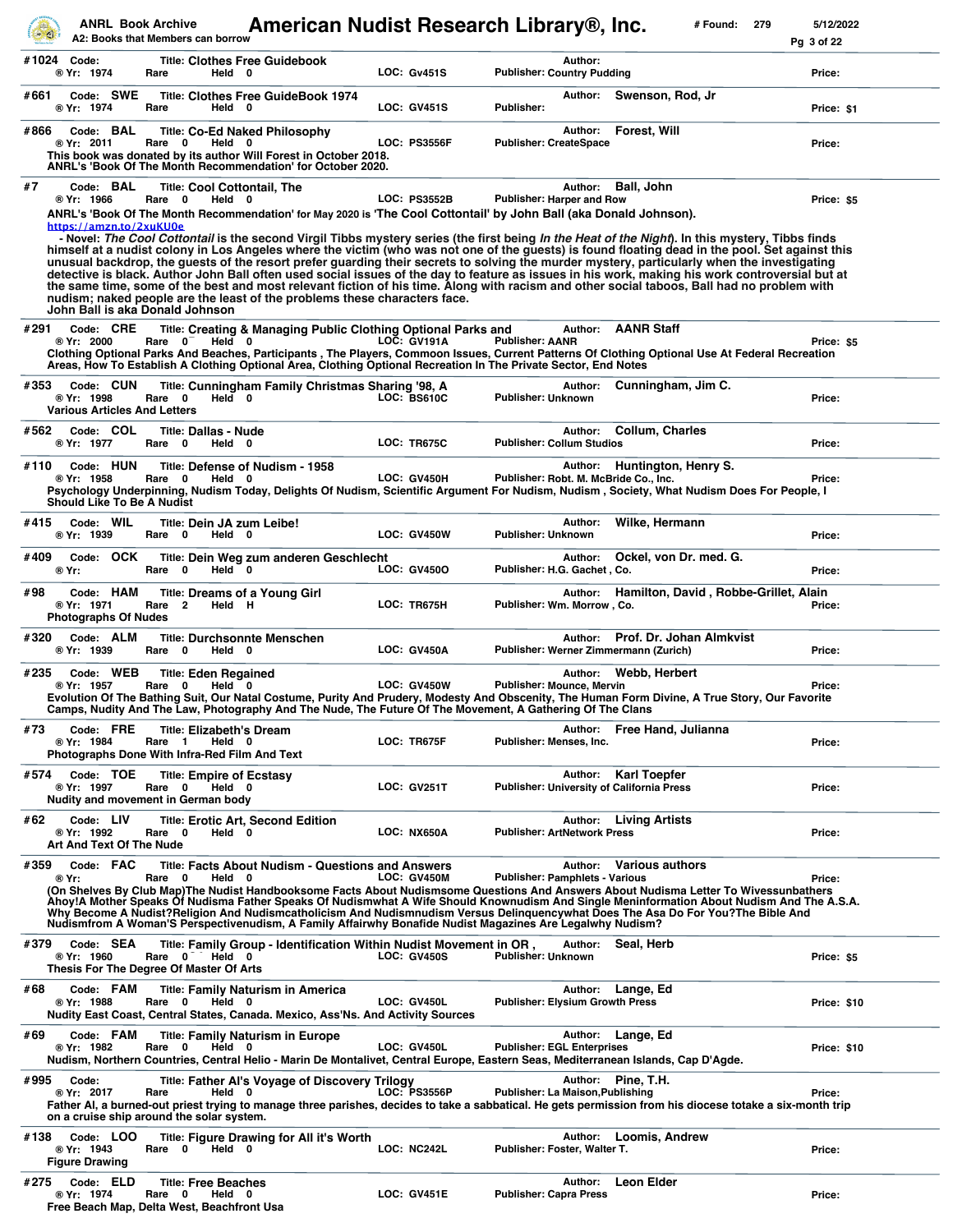|      |                                                               | <b>ANRL Book Archive</b><br>A2: Books that Members can borrow                                | American Nudist Research Library®, Inc.                                                                                                                                                                                                                                                                  |                     |                                              |         |                                               | # Found: | 279 | 5/12/2022<br>Pg 4 of 22 |  |
|------|---------------------------------------------------------------|----------------------------------------------------------------------------------------------|----------------------------------------------------------------------------------------------------------------------------------------------------------------------------------------------------------------------------------------------------------------------------------------------------------|---------------------|----------------------------------------------|---------|-----------------------------------------------|----------|-----|-------------------------|--|
| #624 | Code: VAL<br>® Yr: 1980<br><b>Phil Vallack</b>                | <b>Title: Free Sun 1980 Edition</b><br>Held 0<br>Rare                                        | Free-Sun Nude Sea Bathing - The complete book: Europe's Beaches 1980 includes 56 pages reprinted as the booklet: 'Nude Sea Bathing in Britain 1080'                                                                                                                                                      | <b>LOC: GV451V</b>  | <b>Publisher: John Waite Ltd</b>             |         | Author: Phil Vallack                          |          |     | Price: \$1              |  |
| #623 | Code: VAL<br>® Yr: 1984                                       | <b>Title: Free Sun 1984 Edition</b><br>Held 0<br>Rare                                        | Guide to nearly 1,000 beaches in Britain and Europe where you can sunbathe and swim without clothes.                                                                                                                                                                                                     | <b>LOC: GV451V</b>  | Publisher: John Waite Ltd                    | Author: | <b>Phil Vallack</b>                           |          |     | Price: \$1              |  |
| #663 | Code: VAL<br>® Yr: 1989                                       | Rare<br>Held 0                                                                               | Title: Free Sun 1987-1988 Edition<br>Guide to nearly 1,200 beaches in Britain and Europe where you can sunbathe and swim without clothes.                                                                                                                                                                | <b>LOC: GV451V</b>  | Publisher: John Waite Ltd                    | Author: | <b>Phil Vallack</b>                           |          |     | Price: \$1              |  |
| #888 | Code: VAL<br>® Yr: 1989                                       | Rare<br>Held 0                                                                               | Title: Free Sun 1988-1989 Edition<br>Guide to nearly 1,200 beaches in Britain and Europe where you can sunbathe and swim without clothes.                                                                                                                                                                | <b>LOC: GV451V</b>  | Publisher: John Waite Ltd                    | Author: | <b>Phil Vallack</b>                           |          |     | Price: \$1              |  |
|      | #762 Code: VAL<br>® Yr: 1989                                  | Rare<br>Held 0                                                                               | Title: Free Sun 1989-1990 Edition<br>Guide to nearly 1,200 beaches in Britain and Europe where you can sunbathe and swim without clothes.                                                                                                                                                                | <b>LOC: GV451V</b>  | Publisher: John Waite Ltd                    | Author: | <b>Phil Vallack</b>                           |          |     | Price: \$1              |  |
| #258 | Code: COO<br>® Yr: 1990                                       | <b>Title: Fully Exposed</b><br>Rare 0<br>Held 0                                              | Male Nude In Science And Medicine, Physique Photography, Turn Of The Century Nudes, Artictic, Erotic, Male Nude In The Nineties                                                                                                                                                                          | LOC: TR675C         | Publisher: Unwin Hyman, Ltd.                 | Author: | Cooper, Emmanuel                              |          |     | Price:                  |  |
| #76  | Code: FUN<br>® Yr: 1985                                       | Title: Fun in the Sun<br>Rare 0<br>Held 0                                                    | Nudist, Naturist Living At Resorts, Etc., And Where Clothing Is Optional                                                                                                                                                                                                                                 | LOC: GV450L         | <b>Publisher: Sun West</b>                   |         | Author: Unknown                               |          |     | <b>Price: \$10</b>      |  |
| #75  | Code: FUN<br>® Yr: 1990                                       | Title: Fun in the Sun, Bk 2<br>Rare 0<br>Held 0                                              | Photos And Text At Beaches, Boats, Backyards And Backwoods                                                                                                                                                                                                                                               | LOC: GV450L         | Publisher: Sun West                          | Author: | <b>Unknown</b>                                |          |     | Price: \$10             |  |
| #50  | Code: LAN<br>® Yr: 1929                                       | Rare 0<br>Held 0<br><b>Predictions Of The Future Of Nakedness</b>                            | <b>Title: Future of Nakedness, The</b>                                                                                                                                                                                                                                                                   | LOC: GT521L         | Publisher: Noel Douglas Publisher            | Author: | Langdon-Davies, John                          |          |     | Price:                  |  |
| #49  | Code: LAN<br>® Yr: 1928                                       | Rare 0<br>Held 0<br><b>Predictions Of The Future Of Nakedness</b>                            | Title: Future of Nakedness, The Lady Godiva                                                                                                                                                                                                                                                              | <b>LOC: GT521L</b>  | Publisher: Harper, Brothers                  |         | Author: Langdon-Davies, John                  |          |     | Price:                  |  |
| #67  | Code: PAC<br>® Yr:                                            | Title: Garden of Eden<br>Rare 0<br>Held 0<br><b>Synopsis Of Play Depicting Nudism</b>        |                                                                                                                                                                                                                                                                                                          | <b>LOC: PN1995T</b> | Publisher: Packwood, Norval E., ASA          | Author: | <b>Unknown</b>                                |          |     | Price: \$5              |  |
| #55  | Code: DED<br>® Yr: 1967<br><b>Photographs</b>                 | Rare 0<br>Held 0                                                                             | Title: Glory of de Dienes Women, The                                                                                                                                                                                                                                                                     | LOC: NC1498D        | Publisher: Elysium Inc.                      | Author: | Dienes, Andre de                              |          |     | Price: \$10             |  |
| #122 | Code: KIE<br>® Yr: 1955<br><b>Nudists' Travel Experiences</b> | <b>Title: God's Hitchhiker</b><br>Rare 0<br>Held 0                                           |                                                                                                                                                                                                                                                                                                          | LOC: AK             | <b>Publisher: Exposition Press</b>           | Author: | Kiernan, Edmund                               |          |     | Price:                  |  |
|      | $#133$ Code: LES<br>® Yr: 1968                                | Title: Godiva Rides Again<br>Rare 0<br>Held 0                                                | A History Of The Nudist Movementone Copy Is A Copy Of The Original                                                                                                                                                                                                                                       | LOC: GV450L         | <b>Publisher: Vantage Press</b>              |         | Author: Lester, Hugh C.                       |          |     | Price:                  |  |
| #58  | Code: DIE<br>® Yr: 1967<br>Photographs                        | <b>Title: Golden Galleys, The</b><br>Rare 0<br>Held 0                                        |                                                                                                                                                                                                                                                                                                          | LOC: GV451D         | Publisher: Elysium, Inc.                     |         | Author: Diederichs, Heinz                     |          |     | Price:                  |  |
| #539 | Code: GRE<br>® Yr: 1982                                       | Title: Greek islands, The<br>Rare 0<br>Held 0                                                | Info About Different Greek Islands, Descriptions And Possiblenude Sunbathing                                                                                                                                                                                                                             | <b>LOC: GV451S</b>  | <b>Publisher: Sunseeker Publications</b>     |         | Author: Sunseeker Publications                |          |     | Price:                  |  |
| #214 | Code: SMI<br>® Yr: 1986<br><b>Acceptance, Maturity</b>        | $\mathbf 0$<br>Held 0<br>Rare                                                                | <b>Title: Growing Up Without Shame</b><br>The Naked Family, From Naked Children Came These Adults, The Clothing Phenomenon, Conflicts And Issues, Children Of The Nude Beachesbody                                                                                                                       | <b>LOC: GV450S</b>  | <b>Publisher: Elysium Growth Press</b>       |         | Author: Smith, Dennis C., Sparks, Dr. William |          |     | <b>Price: \$15</b>      |  |
| #726 | Code: FQN<br>® Yr: 1996                                       | Rare 0<br>Held 0                                                                             | Title: Guide du Québec naturiiste 1996                                                                                                                                                                                                                                                                   | <b>LOC: GV451C</b>  | Publisher: Fédération québécois de naturisme | Author: | <b>Unknown</b>                                |          |     | Price: \$1              |  |
| #763 | Code: ASA<br>® Yr: 1980                                       | Rare<br>Held 0                                                                               | Title: Guide to American Nudist Resorts - Skinnydipper - 1980                                                                                                                                                                                                                                            | <b>LOC: GV451H</b>  | <b>Publisher: HallWood Press</b>             | Author: |                                               |          |     | Price: \$5              |  |
| #103 | Code: HAR<br>® Yr: 1993                                       | Rare 0<br>Held 0                                                                             | Title: He Wouldn't Drink the Hemlock: the Firing of Dr. Leisure<br>The First Fifteen Years, Teaching/Philosophy, Renaissance Man, Technology, Teaching, Treachery, Personalities, Nude Beach Component, Role Of The<br>Union, Eleven Charges, Media Coverage, To Rags Or Riches, Socrates, Death, Tenure | LOC: LD5941H        | Publisher: Dr. Leisure                       | Author: | Harker, Phd., George R.                       |          |     | Price: \$5              |  |
| #790 | Code:<br>® Yr: 1960                                           | Held 0<br>Rare 0                                                                             | Title: History of Modern Culture, The                                                                                                                                                                                                                                                                    | LOC: CB59P          | Publisher: Philosophical Library             | Author: | Parmelee, Maurice Farr, Ph.D                  |          |     | Price:                  |  |
| #511 | Code: LAC<br>® Yr: 1964                                       | $\mathbf 0$<br>Rare<br>Held 0                                                                | Title: History of the Nude in Photography, The                                                                                                                                                                                                                                                           | LOC: TR674L         | <b>Publisher: Bantam Books</b>               | Author: | Lacey, Peter                                  |          |     | Price:                  |  |
| #195 | Code: RUS<br>® Yr: 1998                                       | <b>Title: Holy Nature</b><br>Held 0<br>Rare 0<br>A Celebration Of Naturism In Today-S Russia |                                                                                                                                                                                                                                                                                                          | LOC: GV451R         | Publisher: Body, Mind                        | Author: | Rusinov, Mikhail                              |          |     | Price:                  |  |
| #694 | Code: LOA<br>® Yr: 1980                                       | Rare 0<br>Held 0                                                                             | Title: Hot Springs and Hot Pools of the Northwest 1980<br>Jayson Loam is the alias of Stan Sohler, past ASA President                                                                                                                                                                                    | LOC: GV451L         | <b>Publisher: Wilderness Press</b>           | Author: | Loam, Jayson                                  |          |     | Price: \$1              |  |
| #634 | Code: GER<br>® Yr: 1995                                       | Held 0<br>Rare 0                                                                             | Title: Hot Springs and Hot Pools of the Southwest - 1994<br>Also Jayson Loam, Jayson Loam is the alias of Stan Sohler, past ASA President                                                                                                                                                                | <b>LOC: GV451L</b>  | <b>Publisher: Aqua Thermal Access</b>        |         | Author: Gersh-Young, Marjorie                 |          |     | Price: \$1              |  |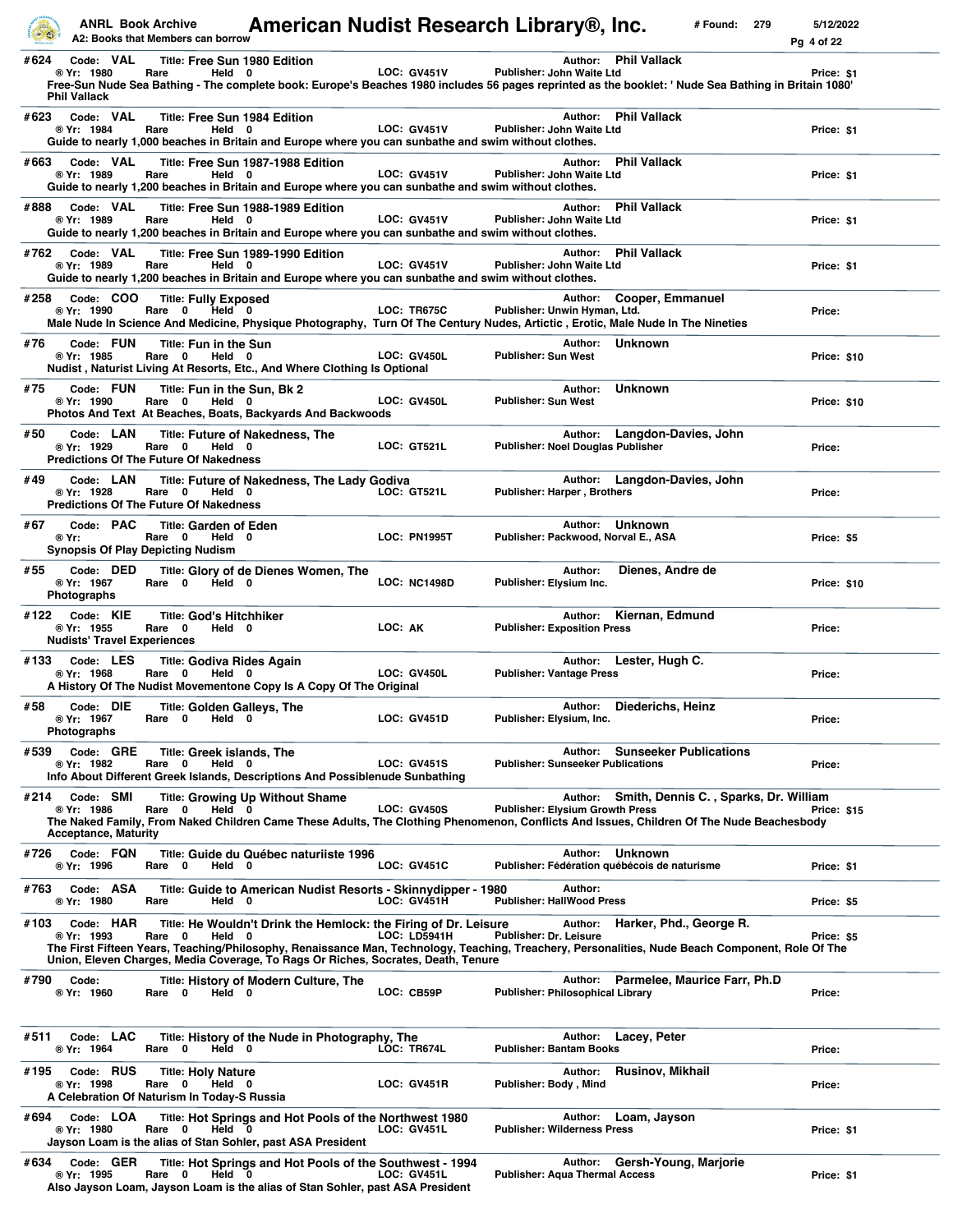|      |                                                        |           | <b>ANRL Book Archive</b><br>A2: Books that Members can borrow |        | American Nudist Research Library®, Inc.                                                                                                                                                                                                                                                                                                                                                    |            |                     |                                        |         |                                                                       | # Found: | 279 | 5/12/2022<br>Pq 5 of 22 |
|------|--------------------------------------------------------|-----------|---------------------------------------------------------------|--------|--------------------------------------------------------------------------------------------------------------------------------------------------------------------------------------------------------------------------------------------------------------------------------------------------------------------------------------------------------------------------------------------|------------|---------------------|----------------------------------------|---------|-----------------------------------------------------------------------|----------|-----|-------------------------|
| #632 | Code: GER<br>® Yr: 2001                                |           | Rare 0                                                        | Held 0 | Title: Hot Springs and Hot Pools of the Southwest - 2002                                                                                                                                                                                                                                                                                                                                   |            | <b>LOC: GV451L</b>  | <b>Publisher: Aqua Thermal Access</b>  | Author: | Gersh-Young, Marjorie                                                 |          |     | Price: \$1              |
| #107 | ® Yr: 1974                                             | Code: HOW | Rare 0<br><b>Nude Photography And Text</b>                    | Held 0 | Title: How To Photograph the Nude                                                                                                                                                                                                                                                                                                                                                          |            | LOC: TR675Y         | Publisher: The Photo (Dept. SP4)       | Author: | <b>Unknown</b>                                                        |          |     | Price:                  |
| #823 | Code: YEA<br>® Yr: 1968                                |           | Rare 0                                                        | Held 0 | <b>Title: I'll Catch the Sun</b>                                                                                                                                                                                                                                                                                                                                                           |            | <b>LOC: Gv450C</b>  | <b>Publisher: Pharos</b>               | Author: | Cook, Richard Langdon                                                 |          |     | Price:                  |
| #678 | Code: GIL<br>® Yr: 1989                                |           | Rare 0                                                        | Held 0 | Title: Image of the Body                                                                                                                                                                                                                                                                                                                                                                   |            | <b>LOC: N7573G</b>  | <b>Publisher: Doubleday</b>            | Author: | Gill, Michael                                                         |          |     | Price:                  |
| #92  | Code: HAM<br>® Yr: 1984<br><b>Photographs Of Nudes</b> |           | <b>Title: Images</b><br>$\overline{2}$<br>Rare                | Held H |                                                                                                                                                                                                                                                                                                                                                                                            |            | LOC: TR675H         | Publisher: Crown Publishers, Inc.      | Author: | <b>Hamilton, David</b>                                                |          |     | Price: \$10             |
| #478 | Code: MAN<br>® Yr: 1992                                |           | Rare <sub>1</sub>                                             | Held 0 | <b>Title: Immediate Family</b>                                                                                                                                                                                                                                                                                                                                                             |            | LOC: TR675M         |                                        | Author: | Mann, Sally<br>Publisher: Aperture Foundation, Inc.                   |          |     | Price: \$10             |
| #125 | Code: LAN<br>® Yr: 1959                                |           | Rare 0                                                        | Held 0 | <b>Title: Importance of Wearing Clothes, The</b><br>Why We Wear Clothes, Clothes And Sex, Clothes And Civilization, Social Conduct, Clothes And The Arts                                                                                                                                                                                                                                   |            | <b>LOC: BJ1500S</b> | Publisher: Hastings House, Pub.        | Author: | Langner, Lawrence                                                     |          |     | Price:                  |
| #636 | Code: INF<br>® Yr: 1968                                |           | Rare                                                          | Held 0 | Title: International Naturist Camp Guide - 1964 FKK Ferien Führer                                                                                                                                                                                                                                                                                                                          |            | <b>LOC: GV451F</b>  |                                        | Author: | <b>Unknown</b><br><b>Publisher: International Naturist Federation</b> |          |     | Price: \$1              |
| #635 | Code: INF<br>® Yr: 1968                                |           | Rare                                                          | Held 0 | Title: International Naturist Camp Guide - 1965 FKK Ferien Führer                                                                                                                                                                                                                                                                                                                          |            | <b>LOC: GV451F</b>  |                                        | Author: | Unknown<br><b>Publisher: International Naturist Federation</b>        |          |     | Price: \$1              |
| #950 | Code: INF<br>® Yr: 1981                                |           | Rare                                                          | Held 0 | Title: International Naturist Guide FKK Reisefüher 1980/1981                                                                                                                                                                                                                                                                                                                               |            | LOC: GV451F         | Publisher: Naturisten-Verlag           | Author: | <b>Unknown</b>                                                        |          |     | Price: \$1              |
| #675 | Code: INF<br>® Yr: 1981                                |           | Rare                                                          | Held 0 | Title: International Naturist Guide FKK Reisefüher 1982/1983                                                                                                                                                                                                                                                                                                                               |            | <b>LOC: GV451N</b>  | Publisher: Naturisten-Verlag           | Author: | <b>Unknown</b>                                                        |          |     | Price: \$1              |
| #679 | Code: INF<br>® Yr: 1983                                |           | Rare                                                          | Held 0 | Title: International Naturist Guide FKK Reisefüher 1984/1985                                                                                                                                                                                                                                                                                                                               |            | <b>LOC: GV451N</b>  | Publisher: Naturisten-Verlag           | Author: | <b>Unknown</b>                                                        |          |     | Price: \$1              |
|      | #822 Code:<br>® Yr:<br>We have 3 extra copies          |           | Rare                                                          | Held 0 | Title: Johnson Archive of Nudist Literature, The                                                                                                                                                                                                                                                                                                                                           | LOC: Z662J |                     | <b>Publisher: Custom Craft Bindery</b> |         | Author: Johnson                                                       |          |     | Price:                  |
| #120 | Code: JOU<br>® Yr:                                     |           | Rare 0                                                        | Held 0 | <b>Title: Journal of Interdisciplinary Studies</b><br>Volume li No. 1/2 1990, The Second Reformation, Freedom, Religion, Politics                                                                                                                                                                                                                                                          |            | LOC: TR676N         | Publisher: Editor, Oskar Gruenwald     | Author: | <b>Unknown</b>                                                        |          |     | Price:                  |
| #119 | Code: JOU<br>® Yr: 1989                                |           | Rare 0                                                        | Held 0 | Title: Journal of Interdisciplinary Studies, Vol. 1<br>2001: The Future Of Interdisciplinary Research, Orwell, Huxley: Beyond Twentieth-Century Totalitarianism, Volume I No. 1/2 1989                                                                                                                                                                                                     |            | LOC: TR676N         | <b>Publisher: Unknown</b>              | Author: | <b>Editor, Oskar Gruenwald</b>                                        |          |     | Price:                  |
| #844 | Code: BOO<br>® Yr: 1991                                |           | Rare 0                                                        | Held 0 | Title: Joy of Being a Boy, The                                                                                                                                                                                                                                                                                                                                                             |            | LOC: RD590N         | <b>Publisher: New life Images</b>      | Author: | Noble, Elizabeth                                                      |          |     | Price:                  |
| #824 | Code: BOO<br>® Yr: 1972                                |           | Title: Joy of Sex, The<br>Rare 0                              | Held 0 |                                                                                                                                                                                                                                                                                                                                                                                            |            | <b>LOC: HQ31C</b>   | <b>Publisher: Fireside Books</b>       | Author: | <b>Comfort M.B. Ph. D Alex</b>                                        |          |     | Price:                  |
| #854 | Code: BOO<br>® Yr: 1934                                |           | Rare 0                                                        | Held 0 | Title: Joys of Nudism, The                                                                                                                                                                                                                                                                                                                                                                 |            | LOC: GV450B         | <b>Publisher: Greenberg</b>            | Author: | Boone, Ilsley                                                         |          |     | Price:                  |
| #400 | Code: KOC<br>® Yr: 1950                                |           | Rare 0<br>One Book Is Autographed By The Author               | Held 0 | Title: Korperkultur Und Erziehung                                                                                                                                                                                                                                                                                                                                                          |            | LOC: GV450K         | <b>Publisher: Gewe</b>                 | Author: | Koch, Adolf                                                           |          |     | Price:                  |
| #293 | Code: ROY<br>® Yr: 1932                                |           | Rare <sub>1</sub><br><b>Franceone Book Is A Photocopy</b>     | Held 0 | Title: Lake O' the Woods Club<br>Holiday, First Encounter, Doctrines Of The Nudists, Earthly Paradise, Joys Of Bathing, Medicine Ball, Cross Country, Family Album, Children'S Colony,<br>Hermit, A Dance At An Inn, Artificial Sunlight, Gymnastics, Danse Macabre, Home Truths About France, The Lesson, The Rhapsody, A Glance At                                                       |            | LOC: GV450R         | <b>Publisher: Zenith Publications</b>  | Author: | <b>Wallace, Howard</b>                                                |          |     | Price: \$10             |
| #220 | Code: STU<br>® Yr: 1991<br><b>Nude Photos And Text</b> |           | Rare 1                                                        | Held 0 | Title: Last Day of Summer, The                                                                                                                                                                                                                                                                                                                                                             |            | <b>LOC: TR6755</b>  | <b>Publisher: Aperture</b>             | Author: | Sturges, Jock, Photographer                                           |          |     | Price: \$20             |
| #135 | Code: LEW<br>® Yr: 1972<br>Court Cases, "Hippy Era"    |           | Rare 0                                                        | Held 0 | Title: Lewd - Inquisition of Seth, Carolyn, The                                                                                                                                                                                                                                                                                                                                            |            | LOC: KF224M         | <b>Publisher: Beacon Press</b>         | Author: | Introduction by Seth Many                                             |          |     | Price:                  |
| #385 | Code: BLA<br>® Yr:                                     |           | <b>Title: Life in the Sun</b><br>Rare 0                       | Held W | Stories -Beginning Of Nudismwhat Nudism Isnudism And Healththe Sexual Side Of Nudismthe Shame Complex In Nudismthe Strip Tease And The Nudist<br>Culton Going Nakedmembers Of Nudismfreed From The Tyranny Of Clothesnakedness And Clothes, Nudes And Naturismsun-Worshipping And Nudism<br>Down Through The Agesyour Skin And Healththe Value Of Sunshine Two copies are is scanning ares |            | <b>LOC: GV450B</b>  | <b>Publisher: Zenith</b>               | Author: | <b>Blair, Allan</b>                                                   |          |     | Price:                  |
| #503 | Code: ELL<br>® Yr:                                     |           | <b>Title: Life's a Beach</b><br>Rare 0                        | Held 0 |                                                                                                                                                                                                                                                                                                                                                                                            |            | <b>LOC: GV451E</b>  | <b>Publisher: Unknown</b>              | Author: | Ellis, Rennie                                                         |          |     | Price:                  |
| #137 | Code: SPA<br>® Yr: 1943                                |           | Rare 0                                                        | Held 0 | <b>Title: Living in the Sun</b><br>Poetry And Text Of Social Nudism One copy is in the Scanning room.                                                                                                                                                                                                                                                                                      |            | <b>LOC: GV450S</b>  | Publisher: Shaw Publishing Co.         | Author: | Sparks, William Sheppard                                              |          |     | Price:                  |
| #182 | Code: PEN<br>® Yr: 1997                                |           | Rare 0                                                        | Held 0 | <b>Title: Living Naked and Frugal</b><br>The Basics, The Nuts And Bolts, Respect Others, Live Simply, Relax Daily, The Options                                                                                                                                                                                                                                                             |            | <b>LOC: GV451P</b>  | Publisher: Loompanics Unlimited        | Author: | Penhallow, Paul, Lovell, Marilyn                                      |          |     | Price: \$5              |
| #284 | ® Yr:<br><b>Photos Of Nudists</b>                      | Code: WES | <b>Title: Love for Life</b><br>Rare 0                         | Held 0 |                                                                                                                                                                                                                                                                                                                                                                                            |            | LOC: TR675W         | Publisher: Unknown                     | Author: | <b>Richard West</b>                                                   |          |     | Price:                  |
| #805 | Code: DAL<br>® Yr: 1979                                |           | <b>Title: Making Love</b><br>Rare 0                           | Held 0 |                                                                                                                                                                                                                                                                                                                                                                                            |            | LOC: BF692R         | <b>Publisher: The Dial Press</b>       | Author: | Raley, Patricia                                                       |          |     | Price:                  |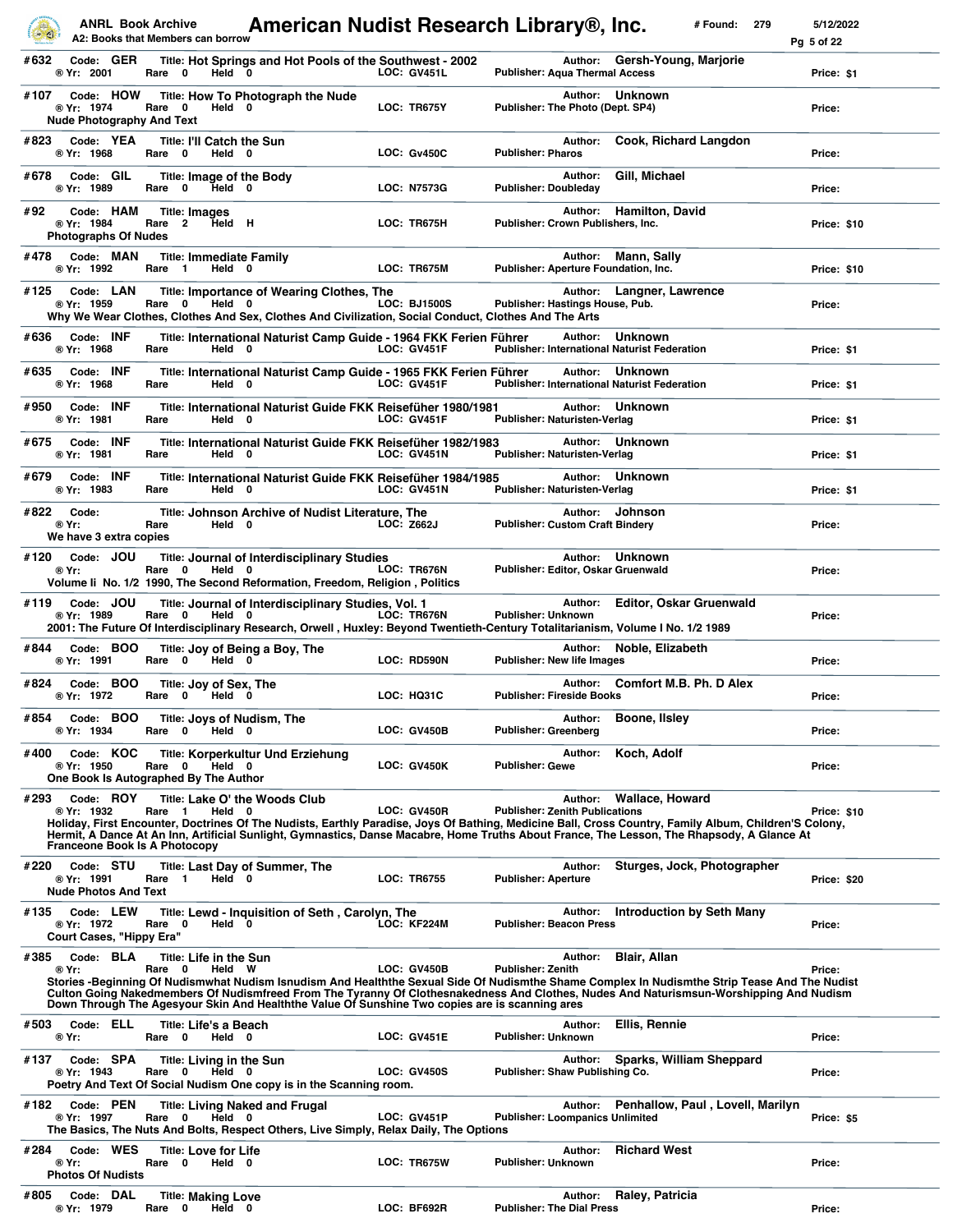|      |                                                    |     | <b>ANRL Book Archive</b><br>A2: Books that Members can borrow |                                                          | American Nudist Research Library®, Inc.                                                                                                                                                                                                                                                                                                                                                                                                                                                                       |                     |                                              |         |                                                                         | # Found: | 279 | 5/12/2022<br>Pq 6 of 22 |
|------|----------------------------------------------------|-----|---------------------------------------------------------------|----------------------------------------------------------|---------------------------------------------------------------------------------------------------------------------------------------------------------------------------------------------------------------------------------------------------------------------------------------------------------------------------------------------------------------------------------------------------------------------------------------------------------------------------------------------------------------|---------------------|----------------------------------------------|---------|-------------------------------------------------------------------------|----------|-----|-------------------------|
| #101 | Code: HAR<br>® Yr: 1990                            |     | Rare 0                                                        | <b>Title: Management Guide</b><br>Held 0                 | <b>Clothing Optional Beaches, User Groups, Operations, National Nude Beaches</b>                                                                                                                                                                                                                                                                                                                                                                                                                              | LOC: GV191H         | Publisher: Amer. Sunbathing Assn.            |         | Author: Harker, Ph D, George R.                                         |          |     | Price:                  |
| #208 | Code: CUR<br>® Yr:                                 |     | Rare                                                          | Held 0                                                   | <b>Title: May It Please The Court</b>                                                                                                                                                                                                                                                                                                                                                                                                                                                                         | <b>LOC: KF9444C</b> | <b>Publisher: Sunshine Book Company</b>      |         | Author: Curiae, Amicus                                                  |          |     | Price:                  |
| #921 | Code:<br>® Yr:                                     | DAL | Rare<br>0                                                     | Held 0                                                   | <b>Title: McConville 40th Year Resort</b>                                                                                                                                                                                                                                                                                                                                                                                                                                                                     | LOC: GV451M         | Publisher:                                   | Author: | <b>McConville</b>                                                       |          |     | Price:                  |
| #948 | Code:<br>® Yr: 1973<br>A Family nudist park        |     | Rare                                                          | <b>Title: McConvilles 40th Year</b><br>Held 0            |                                                                                                                                                                                                                                                                                                                                                                                                                                                                                                               | LOC: GV451M         |                                              | Author: | <b>McConville</b><br><b>Publisher: A &amp; M Graphics Arts Services</b> |          |     | Price:                  |
| #66  | Code: LAN<br>® Yr: 1994<br><b>Nude Photography</b> |     | Rare 0                                                        | <b>Title: N is for Naked</b><br>Held 0                   |                                                                                                                                                                                                                                                                                                                                                                                                                                                                                                               | LOC: GV450L         | <b>Publisher: SunWest</b>                    | Author: | Lange, Ed                                                               |          |     | Price:                  |
| #421 | Code: FAN<br>® Yr: 1948                            |     | Rare 0                                                        | <b>Title: Nacktheit vor Gericht</b><br>Held 0            |                                                                                                                                                                                                                                                                                                                                                                                                                                                                                                               | LOC: GV450F         | <b>Publisher: Die Neue Zeit</b>              | Author: | Fankhauser, Eduard                                                      |          |     | Price:                  |
| #413 | Code: STR<br>® Yr: 1981                            |     | 0<br>Rare                                                     | Held 0                                                   | <b>Title: Nacktkultur im Alten Berlin</b>                                                                                                                                                                                                                                                                                                                                                                                                                                                                     | <b>LOC: GV451S</b>  | <b>Publisher: Lichtschar</b>                 | Author: | <b>Strasser, Charly</b>                                                 |          |     | Price:                  |
|      | #1025 Code:<br>® Yr: 1997                          |     | Title: naked<br>Rare                                          | Held 0                                                   |                                                                                                                                                                                                                                                                                                                                                                                                                                                                                                               | <b>LOC: PS3569D</b> | Publisher: Little Brown Co                   | Author: | Sedaris, David                                                          |          |     | Price:                  |
| #768 | Code: HOF<br>® Yr: 2015                            |     | Rare                                                          | Held 0<br>He donated a copy of the book to ANRL.         | Title: Naked A Cultural History of American Nudism<br>Brian Hoffman visited ANRL and worked with Helen Fisher and Robert Proctor as he was writing this book.<br>ANRL's 'Book Of The Month Recommendation' for April 2020 #3                                                                                                                                                                                                                                                                                  | LOC: GV450H         | <b>Publisher: New York University Press</b>  |         | Author: Hoffman, Brian                                                  |          |     | Price: \$20             |
| #136 | Code: LEW<br>® Yr: 1987                            |     | Rare 0                                                        | Held 0                                                   | Title: Naked and the Nude, The<br>A History Of The Nude In Photographs 1839 To The Present                                                                                                                                                                                                                                                                                                                                                                                                                    | LOC: TR674L         | <b>Publisher: Harmony Books</b>              | Author: | Lewinski, Jorge                                                         |          |     | Price:                  |
| #592 | Code: LAN<br>® Yr: 1967                            |     | Rare 0                                                        | Held 0                                                   | Title: Naked and Together The Wonderful Webbers                                                                                                                                                                                                                                                                                                                                                                                                                                                               | LOC: TR675L         | Publisher: Elysium, Inc.                     | Author: | Lange, June                                                             |          |     | Price:                  |
| #537 | Code: HAN<br>® Yr:                                 |     | Rare X                                                        | Title: Naked as a Jaybird<br>Held 0                      |                                                                                                                                                                                                                                                                                                                                                                                                                                                                                                               | LOC: TR676H         | Publisher: Unknown                           | Author: | Hanson, Dian                                                            |          |     | Price:                  |
| #232 | Code: VAL<br>® Yr:                                 |     | Rare 0                                                        | Title: Naked As the Day<br>Held 0                        | Auras May Like To Breathe, Baths And Bathing, Canudism, Domestic Tan, Exhibitionist Tendencies, Freedom In Wild Places, Granite Pools, Hills, Dales,<br>International, Jokes Need Not Bore, Know The Ritual, Legal Obsolesence, Media, Nudist Camps And Fkk, Psychology, Questions You Do Not Ask,<br>Radiantly Bare-Breasted, Sun Clubs And Nude Centres, Textiles Can Bite, Uvr And Other Dangers, Venus And Nude Friends, Worldwide, X Markes The<br>Spot, Yin Yang, Religiosity, Zest For Clotheslessness | <b>LOC: GV451V</b>  | <b>Publisher: Free Sun Publications</b>      | Author: | Vallack, Phil                                                           |          |     | Price:                  |
| #767 | Code: SMI<br>® Yr: 2015                            |     | Rare                                                          | <b>Title: Naked At Lunch</b><br>Held 0                   | - 2020-01-24 Naked at Lunch was ANRL's 'Book Of The Month Recommendation' for Feb 2020 #1<br>- A reluctant nudist's adventures in the clothing-optional world.<br>- Mark Haskell Smith visited ANRL in Feb, 2014 and interviewed some volunteers. We are adding this to ANRL's "Recommended Book/Video L List."                                                                                                                                                                                               | <b>LOC: PS3619S</b> | <b>Publisher: Grove Press</b>                | Author: | <b>Smith, Mark Haskell</b>                                              |          |     | <b>Price: \$20</b>      |
| #213 | Code: SMI<br>® Yr: 1981                            |     | <b>Children Of The Nude Beaches</b>                           | <b>Title: Naked Child, The</b><br>Rare 0 Held 0          | The Naked Family, From Naked Children Came These Adults, The Clothing Phenomenon And The Body Taboo, The Empirical Data: A Closer Look,                                                                                                                                                                                                                                                                                                                                                                       | LOC: GV450S         | Publisher: R, E Research Assoc., Inc.        |         | Author: Smith, Dennis Craig                                             |          |     | <b>Price: \$10</b>      |
| #169 | Code: NUD<br>® Yr:                                 |     | Rare 0                                                        | <b>Title: Naked Fear</b><br>Held 0                       |                                                                                                                                                                                                                                                                                                                                                                                                                                                                                                               | <b>LOC: RC489S</b>  | <b>Publisher: ultraviolet Press</b>          | Author: | <b>Smith, Dennis Craig</b>                                              |          |     | Price: \$10             |
| #500 | Code: SAN<br>® Yr: 1998                            |     | Rare X                                                        | Held 0                                                   | Title: Naked Truth About Hedonism II - (An Unauthorized Guide)<br>Be Wrecked For A Weekthe Lay Of The Landnudes Rule, Prudes Droolsexentertainment In This Land Beyond Kansasbeyond Hedo                                                                                                                                                                                                                                                                                                                      | <b>LOC: GV451S</b>  | Publisher: Scarlett, Oh! Publishing          |         | Author: Santilli, Chris                                                 |          |     | Price:                  |
| #333 | Code: SAN<br>® Yr: 2001                            |     | Rare 1<br><b>Far From Kansasbeyond Hedo</b>                   | Held 0                                                   | Title: Naked Truth About Hedonism II, The - (Second Edition)<br>Be Wrecked For A Weekthe Lay Of The Landgo For The Sex, Stay For The Peoplenudes Rule, Prudes Droolhot Monkey Loveentertainment In This Land                                                                                                                                                                                                                                                                                                  | <b>LOC: GV451S</b>  | Publisher: Scarlett, Oh! Publishing          |         | Author: Chris Santilli                                                  |          |     | Price:                  |
| #238 | Code: WEL<br>® Yr: 1935<br><b>Nudism A Future?</b> |     | Rare 0                                                        | Held 0                                                   | <b>Title: Naked Truth About Nudism, The</b><br>What Is Nudism?, Nudism And Health, Social Nudism, Subordination Of Sex, Why They Become Nudists, Artificial Sunlight And "Indoor" Nudism, Has                                                                                                                                                                                                                                                                                                                 | <b>LOC: GV450W</b>  | <b>Publisher: Thorsons Publishers</b>        | Author: | Welby, William                                                          |          |     | Price: \$10             |
| #253 | Code: LOI<br>® Yr: 2000                            |     | Rare 0                                                        | <b>Title: Naked Verses</b><br>Held 0                     |                                                                                                                                                                                                                                                                                                                                                                                                                                                                                                               | <b>LOC: PS3511L</b> | <b>Publisher: Events Unlimited/Naturally</b> |         | Author: Loibl, Bern                                                     |          |     | Price:                  |
| #529 | Code: NAK<br>® Yr: 1968                            |     | Rare 0                                                        | <b>Title: Naked Women</b><br>Held 0                      |                                                                                                                                                                                                                                                                                                                                                                                                                                                                                                               | <b>LOC: TR675S</b>  | Publisher: Stuart, Lyle                      | Author: | <b>Unknown</b>                                                          |          |     | Price:                  |
| #476 | Code: UNG<br>® Yr:                                 |     | Rare 0                                                        | <b>Title: Nakedness</b><br>Held 0                        | English Translation Of The German Book, The Old Testament Of Nudism By Tessa Wilson                                                                                                                                                                                                                                                                                                                                                                                                                           | <b>LOC: GV450U</b>  | <b>Publisher: Unknown</b>                    | Author: | <b>Ungewitter, Richard</b>                                              |          |     | Price:                  |
| #370 | Code: BOW<br>® Yr: 2001                            |     | Rare 0                                                        | Held 0<br>Bowmanscripture Indextopical Indexbibliography | <b>Title: Nakedness and the Bible</b><br>Actual Nakedness In The Bibleallegorical Nakedness In The Bibleimplied Nakedness In The Bibleclothing During Bible Timeslust And<br>Nakednesspassages Used To Oppose Nakedness That Do Not Mention Nakednessepilogueappendix - Good Nakedness, By Paster Jeff                                                                                                                                                                                                        | LOC: BS680B         | <b>Publisher: Amity Marketing Service</b>    | Author: | Bowman, Paul M.                                                         |          |     | Price:                  |
| #801 | ® Yr: 1994                                         |     | Rare 0                                                        | Code: TNSG Title: Naturism 1994-1995<br>Held 0           |                                                                                                                                                                                                                                                                                                                                                                                                                                                                                                               | LOC: GV451N         |                                              |         | Author: Unknown<br><b>Publisher: International Naturist Federation</b>  |          |     | Price:                  |
| #304 | Code: TNS<br>® Yr: 1993                            |     | 0<br>Rare<br><b>Naturist Headquarters (U.K.)</b>              | Title: Naturism 2000<br>Held 0                           | General Policy Of The Naturist Foundationheadquarters Located In Orpington, Kent, Englandhow The Naturist Movement Evolved (U.K.)History Of                                                                                                                                                                                                                                                                                                                                                                   | LOC: GV450T         | <b>Publisher: The Naturist Foundation</b>    |         | Author: Unknown                                                         |          |     | Price:                  |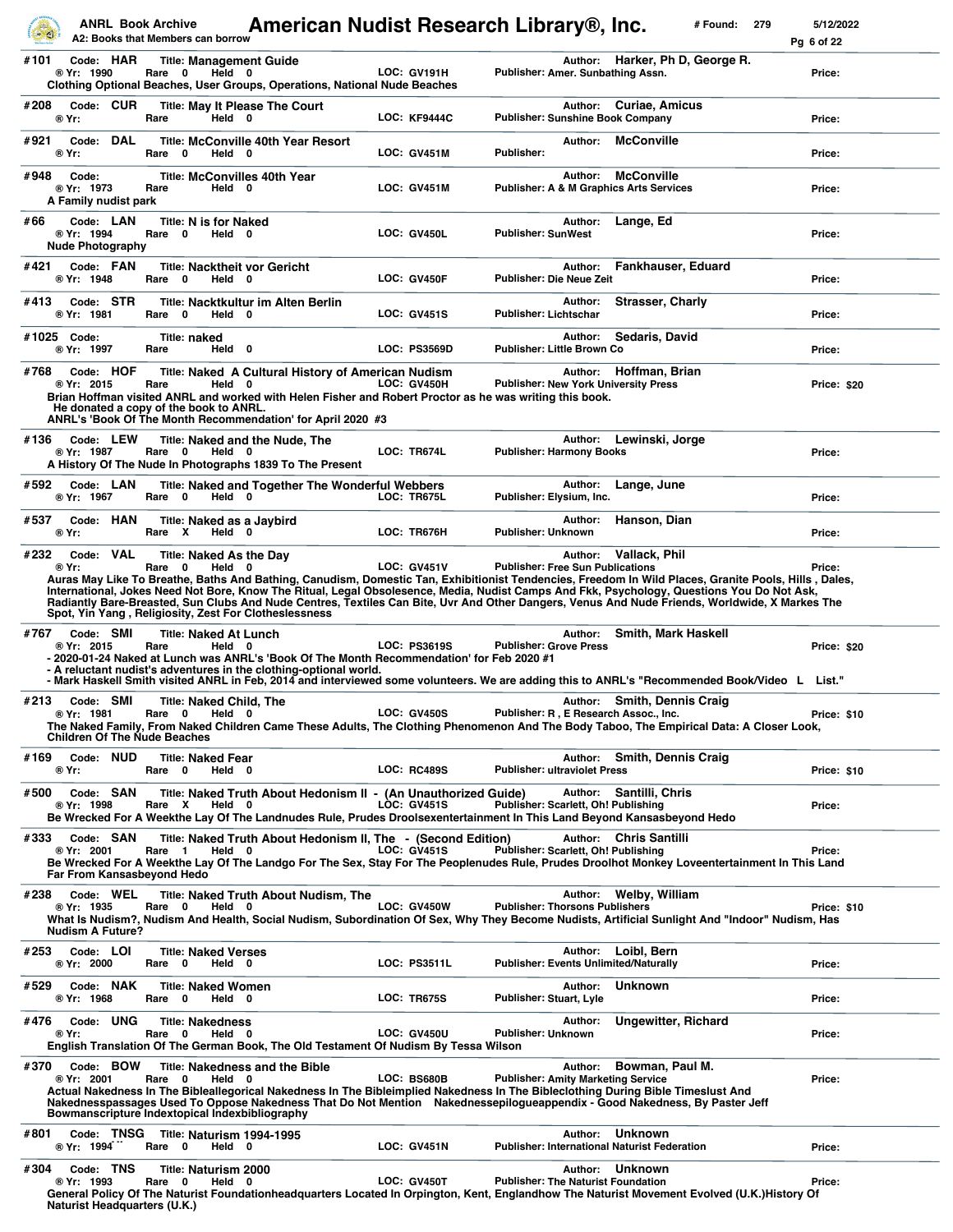|      | <b>ANRL Book Archive</b>                         | A2: Books that Members can borrow                                                  |                                                                        | American Nudist Research Library®, Inc.                                                                                                                                                                                                                                                                               |                                                              | # Found:                                                                                  | 5/12/2022<br>279<br>Pg 7 of 22 |
|------|--------------------------------------------------|------------------------------------------------------------------------------------|------------------------------------------------------------------------|-----------------------------------------------------------------------------------------------------------------------------------------------------------------------------------------------------------------------------------------------------------------------------------------------------------------------|--------------------------------------------------------------|-------------------------------------------------------------------------------------------|--------------------------------|
| #378 | Code: GOR<br>® Yr: 2002                          | Rare 0<br>Held 0<br>Copy Is The Originalone Is A Photocopy                         |                                                                        | Title: Naturism and Christianity: Are They Compatible?<br><b>LOC: BS610G</b><br>Introductionnaturism: A Brief Historythe Meaning Of Nakednessnakedness In Scripturenakedness And The Boby In Christian Traditionnaturism,<br>Nakedness And The Bodypractice And Experienceso Is Naturism Acceptable?Conclusion        | <b>Publisher: Grove Books Limited</b>                        | Author: Gorham, Karen, Leal, Dave                                                         | Price:<br>one                  |
| #753 | Code: INF<br>® Yr: 1986                          | Rare 0<br>Held 0                                                                   | Title: Naturisme World Handbook 1986-1987                              | <b>LOC: GV451N</b>                                                                                                                                                                                                                                                                                                    | Author:<br>Publisher: Kluwer N.V.                            | <b>Unknown</b>                                                                            | Price: \$1                     |
| #677 | Code: INF<br>® Yr: 1987                          | Rare 0<br>Held 0                                                                   | Title: Naturisme World Handbook 1988-1989                              | <b>LOC: GV451N</b>                                                                                                                                                                                                                                                                                                    | Author:<br>Publisher: Kluwer N.V.                            | <b>Unknown</b>                                                                            | Price: \$1                     |
| #764 | Code: INF<br>® Yr: 1987                          | 0<br>Held 0<br>Rare                                                                | Title: Naturisme World Handbook 1990-1991                              | <b>LOC: GV451N</b>                                                                                                                                                                                                                                                                                                    | Author:<br>Publisher: Kluwer N.V.                            | <b>Unknown</b>                                                                            | Price: \$1                     |
| #757 | Code: INF<br>® Yr: 1997                          | Rare 0<br>Held 0                                                                   | Title: Naturisme World Handbook 1992/1993                              | <b>LOC: GV451N</b>                                                                                                                                                                                                                                                                                                    | Author:<br>Publisher: Kluwer N.V.                            | <b>Unknown</b>                                                                            | Price: \$1                     |
| #402 | Code: AGN<br>® Yr: 1999                          | Rare 0<br>Held 0                                                                   | Title: Naturismo - Rivista Naturista E Umanitaria                      | LOC: GV450A                                                                                                                                                                                                                                                                                                           | Author:<br><b>Publisher: Unknown</b>                         | Agnoli, di Daniele                                                                        | Price:                         |
| #157 | Code: LEV<br>® Yr: 1997                          | Rare 0<br>Held $0$                                                                 |                                                                        | Title: Naturists: Upholders of Strong Family Values 1st<br>LOC: GV450L<br>Americans Choose Skinny-Dipping, About As Traditional As You Can Get, Whose Family Values?, Money Talks, Listen, Beach Management Solutions                                                                                                 | Author:<br><b>Publisher: Tallahassee Bare-Devils</b>         | LeValley, Paul                                                                            | Price:                         |
| #555 | Code: FIE<br>® Yr: 2000                          | Title: Nerve - the New Nude<br>Held 0<br>Rare 1                                    |                                                                        | LOC: TR675F                                                                                                                                                                                                                                                                                                           | <b>Publisher: Chronicle Books</b>                            | Author: Field, Genevieve                                                                  | Price:                         |
| #114 | Code: INK<br>® Yr: 1980                          | Title: New Massage, The<br>Rare 0<br>Held 0                                        |                                                                        | <b>LOC: RA780I</b><br>Premassage Bath, Preparing For Massage, Torso, Arms, Hands, Head, Face, Front Of Legs, Feet, Back Of Legs, Back, Exercise, Massage                                                                                                                                                              | Publisher: G. P. Putnam, Sons                                | Author: Inkeles, Gordon                                                                   | Price:                         |
| #765 | Code: COL<br>® Yr: 1981                          | <b>Title: New York - Nude</b><br>Rare 0<br>Held 0                                  |                                                                        | LOC: TR675C                                                                                                                                                                                                                                                                                                           | <b>Publisher: Amphoto Books</b>                              | Author: Collum, Charles                                                                   | Price:                         |
| #191 | Code: RIC<br>® Yr: 1994                          | Rare 0<br>Held 0<br>The Story Of Living At "Spielplatz"                            | Title: No Shadows Fall (the Story of Spielplatz)                       | <b>LOC: GV451R</b>                                                                                                                                                                                                                                                                                                    |                                                              | Author: Richardson, Iseult<br><b>Publisher: Coast &amp; Country Naturist Publications</b> | Price: \$20                    |
| #410 | Code: ASA<br>® Yr: 1990                          | Held 0<br>Rare                                                                     | Copyright 1990 American Sunbathing Association, Kissimmee, FL          | Title: North American Guide to Nude Recreation - 17th<br><b>LOC: GV451A</b>                                                                                                                                                                                                                                           | Author:<br><b>Publisher: American Sunbathing Association</b> | Eriksen, Arne                                                                             | Price: \$1                     |
| #396 | Code: ASA<br>® Yr: 1990                          | Rare<br>Held 0                                                                     | Copyright 1990 American Sunbathing Association, Kissimmee, FL          | Title: North American Guide to Nude Recreation - 18th<br><b>LOC: GV451A</b>                                                                                                                                                                                                                                           | Author:<br><b>Publisher: American Sunbathing Association</b> | Eriksen, Arne                                                                             | Price: \$1                     |
| #648 | Code: AAN<br>® Yr: 2005                          | Rare<br>Held 0                                                                     | Copyright 2005 American Sunbathing Association, Kissimmee, FL          | Title: North American Guide to Nude Recreation - 19th<br><b>LOC: GV451A</b>                                                                                                                                                                                                                                           | Author:<br><b>Publisher: AANR</b>                            | Bagby, Julie                                                                              | Price: \$1                     |
| #646 | Code: AAN<br>® Yr: 2002                          | Rare<br>Held 0                                                                     | Copyright 2002 American Sunbathing Association, Kissimmee, FL          | Title: North American Guide to Nude Recreation - 21st<br><b>LOC: GV451A</b>                                                                                                                                                                                                                                           | Author:<br><b>Publisher: AANR</b>                            | Berry, Linda                                                                              | Price: \$1                     |
| #645 | Code: AAN<br>® Yr: 2005                          | Rare<br>Held 0                                                                     | Copyright 2005 American Sunbathing Association, Kissimmee, FL          | Title: North American Guide to Nude Recreation - 22nd<br><b>LOC: GV451A</b>                                                                                                                                                                                                                                           | Author:<br><b>Publisher: AANR</b>                            | Berry, Linda                                                                              | Price: \$1                     |
| #649 | Code: AAN<br>® Yr: 2008                          | Rare<br>Held 0                                                                     | Copyright 2008 American Sunbathing Association, Kissimmee, FL          | Title: North American Guide to Nude Recreation - 23rd<br>LOC: GV451A                                                                                                                                                                                                                                                  | Author:<br><b>Publisher: AANR</b>                            | Berry, Linda                                                                              | Price: \$1                     |
| #27  | Code: BOY<br>® Yr: 1995                          | <b>Title: Nude Attitude</b><br>Rare 0<br>Held 0                                    | So. Fl Free Beaches, Nude Art, Modesty, Topfree Equality, Erections    | <b>LOC: GV450B</b>                                                                                                                                                                                                                                                                                                    | Author:<br><b>Publisher: Unknown</b>                         | Boyte, Rob                                                                                | Price:                         |
| #59  | Code: DOU<br>® Yr: 1977                          | <b>Title: Nude Beach, The</b><br>Rare 0<br>Held 0                                  |                                                                        | <b>LOC: GV450D</b><br>Joining The Nude Beach, Casual Sex, Voyeurs, Exhibitionists, Politics, Future Of Nude Beaches, Limits Of Naturalness                                                                                                                                                                            | Author:<br><b>Publisher: Sage Publications</b>               | Douglas, Jack, Rasmussen, Flanagan                                                        | Price:                         |
| #57  | Code: DEV<br>® Yr: 1946                          | <b>Title: Nude Culture</b><br>Rare 0<br>Held 0                                     | Nudism, Health, Sex, Beauty, Climate And The Movement In General.      | <b>LOC: GV450D</b>                                                                                                                                                                                                                                                                                                    | Publisher: Dunlay Publishing Co.                             | Author: De Vries, Arnold                                                                  | Price:                         |
| #313 | Code: JOH<br>® Yr:                               | Rare 0<br>Held 0                                                                   | <b>Title: Nude Living Fact Finder</b>                                  | LOC: GV450L                                                                                                                                                                                                                                                                                                           | Author:<br><b>Publisher: Elysium</b>                         | Lange                                                                                     | Price: \$5                     |
| #628 | Code: SWE<br>® Yr: 1975                          | Rare<br>Held 0                                                                     | <b>Title: Nude Resorts and Beaches</b>                                 | <b>LOC: GV451S</b>                                                                                                                                                                                                                                                                                                    | Author:<br>Publisher: Clothes Free Media, INC                | Swenson, Rod, Jr                                                                          | Price: \$1                     |
| #72  | Code: FLO<br>® Yr: 1966                          | <b>Title: Nude View, The</b><br>Rare 0<br>Held 0                                   |                                                                        | LOC: GV450F<br>Introduction To Nudism, First Visit To Camps, Teen Territory, No-Liquor, Weather, Nudist Clubs                                                                                                                                                                                                         | Author:<br><b>Publisher: PsyMed Books</b>                    | Floud, Wanita                                                                             | Price:                         |
| #40  | Code: CLE<br>® Yr: 1982                          | Title: Nude Workshop<br>Rare 0<br>Held 0                                           | The Sea, Desert, Forest, Quarry, Urban Nude, Venetian Suite, The Ocean | LOC: TR675C                                                                                                                                                                                                                                                                                                           | Author:<br><b>Publisher: Viking Press</b>                    | Clergue, Lucien                                                                           | Price:                         |
| #245 | Code: WIL<br>® Yr: 1996<br>Lectures in fine arts | Title: Nude, The softcover<br>Rare 0<br>Held 0                                     |                                                                        | LOC: NC242C                                                                                                                                                                                                                                                                                                           | Author:<br><b>Publisher: Walter T. Foster</b>                | Clark, Kenneth                                                                            | Price:                         |
| #204 | Code: SEN<br>® Yr: 1985                          | Rare<br>$\mathbf 0$<br>Held 0<br>A Brief History Of Social Nudism Around The World | <b>Title: Nudism 'Round the World</b>                                  | <b>LOC: GV451S</b>                                                                                                                                                                                                                                                                                                    | Author:<br><b>Publisher: Unknown</b>                         | Senecal, Roland R.                                                                        | Price: \$3                     |
| #150 | Code: MER<br>® Yr: 1932                          | $\mathbf 0$<br>Held 0<br>Rare                                                      | <b>Title: Nudism Comes to America</b>                                  | <b>LOC: GV450M</b><br>Enter The Nudists, Nudist News In America, Informal Nudist Practice, Organized Nudism, Restricted Nudist Groups, Who Are The American Nudists?,<br>What The Neighbours Think, What The Physicians Think, What The Psychiatrists Think, What The Artist And Philosopher Think, What The Law Says | Author:<br>Publisher: Alfred A. Knopf                        | <b>Merrill, Frances, Mason</b>                                                            | Price: \$10                    |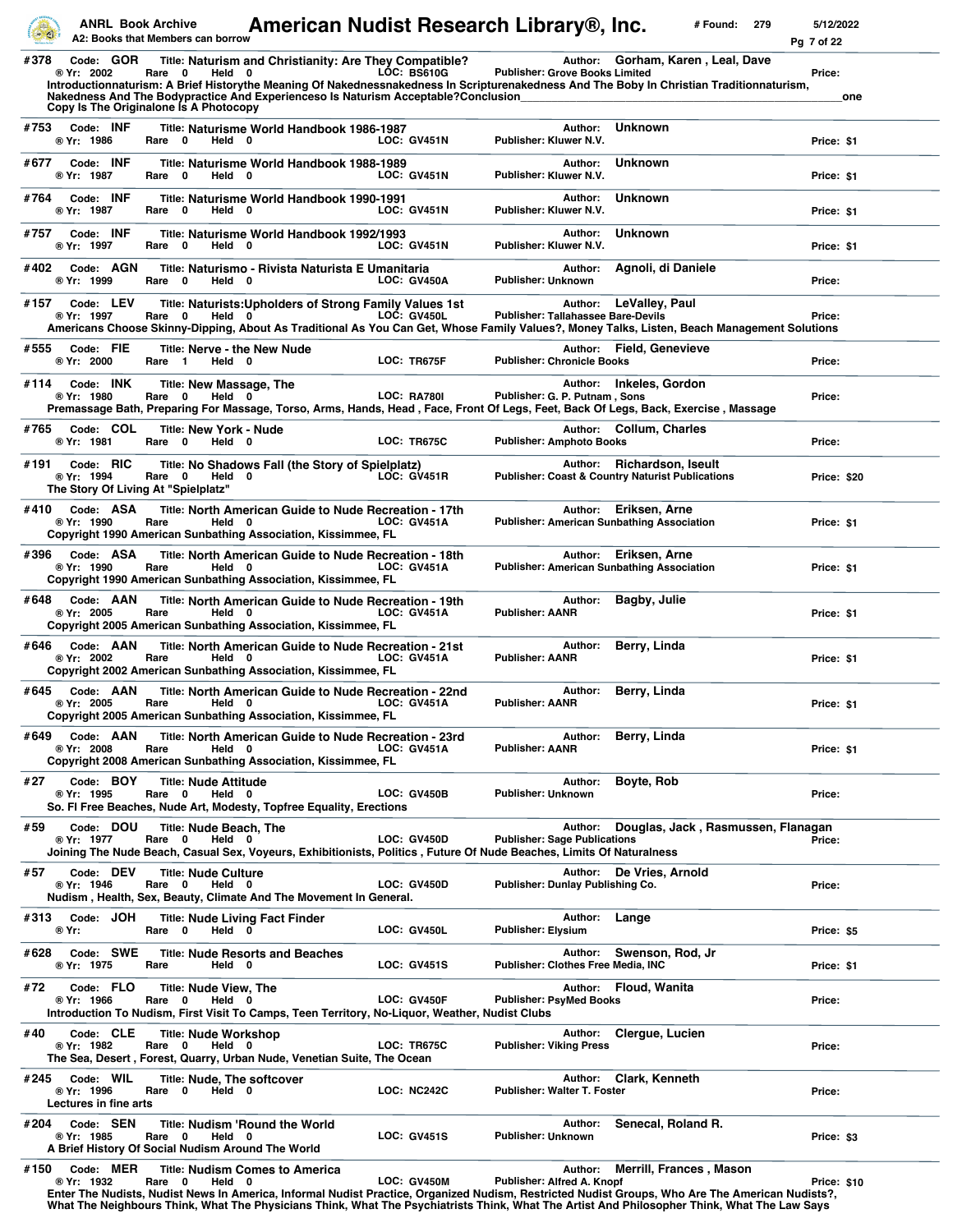|              | <b>ANRL Book Archive</b>                                      | A2: Books that Members can borrow                                                                    | American Nudist Research Library®, Inc.                                                                                                                                                                                                                                                                                                         |                     |                                          |         |                                                      | # Found: | 279 | 5/12/2022<br>Pg 8 of 22 |
|--------------|---------------------------------------------------------------|------------------------------------------------------------------------------------------------------|-------------------------------------------------------------------------------------------------------------------------------------------------------------------------------------------------------------------------------------------------------------------------------------------------------------------------------------------------|---------------------|------------------------------------------|---------|------------------------------------------------------|----------|-----|-------------------------|
| #37          | Code: CLA<br>® Yr: 1982                                       | <b>Title: Nudism in Australia</b><br>Rare 0<br>Held 0                                                | Why Nudism? Philosophy , Government, History, Public Opinion, Sexuality Of Nudism, Contemporary Nudism, The White Aboriginal.                                                                                                                                                                                                                   | <b>LOC: GV450C</b>  | <b>Publisher: Globe Press</b>            | Author: | <b>Clarke, Magnus</b>                                |          |     | Price: \$5              |
| #179         | Code: PAR<br>® Yr: 1927<br><b>See Sunshine Publisher</b>      | Rare 0<br>Held 0                                                                                     | Title: Nudism in Modern Life 1931                                                                                                                                                                                                                                                                                                               | LOC: GV450P         | Publisher: Alfred A. Knopf               |         | Author: Parmelee, PhD, Maurice                       |          |     | <b>Price: \$10</b>      |
| #178         | Code: PAR<br>® Yr: 1952                                       | Rare 1<br>Held 0                                                                                     | Title: Nudism in Modern Life 1941<br>What Is Gymnosophy?, In Harmony With Nature, Man The Air And Light Animal, Clothing Versus Health And Comfort, Games, Sports And Dancing<br>This is on the load side because we already have 1952, 1931 for our reference copies.                                                                          | LOC: GV450P         | Publisher: Sunshine Book Co.             | Author: | Parmelee, PhD, Maurice                               |          |     | Price:                  |
| #180<br>Life | Code: PAR<br>® Yr: 1952                                       | Rare X<br>Held 0                                                                                     | Title: Nudism in Modern Life 1952<br>What Is Gymnosophy?, In Harmony With Nature, The Fctors For Gymnosophy, Gymnosophist Types, Natural Rearing Of The Young, Women And<br>Gymnosophy, Man The Air And Light Animal, Clothing Versus Health And Comfort, Gymnosophic Dress, Games, Sport And Dancing, Simplification Of                        | LOC: GV450P         | <b>Publisher: Noel Douglas</b>           | Author: | Parmelee, PhD, Maurice                               |          |     | Price:                  |
| #843         | Code: BLA<br>® Yr: 1960                                       | Rare<br>0<br>Held 0                                                                                  | <b>Title: Nudism Throughout the World</b><br>A first hand account of the Naturist movement from the point of view of a practical nudist.                                                                                                                                                                                                        | <b>LOC: GV451R</b>  | <b>Publisher: Sexology</b>               | Author: | Romaine, Ray                                         |          |     | Price:                  |
| #367         | Code: FAN<br>® Yr: 1951                                       | Rare 0<br>Held 0                                                                                     | Title: Nudism, Obscenity and the Law                                                                                                                                                                                                                                                                                                            | LOC: JS35F          | <b>Publisher: Alethea Publications</b>   | Author: | Fankhauser, Eduard                                   |          |     | Price:                  |
| #828         | Code: BLA<br>® Yr: 1957                                       | Rare 1<br>Held 0                                                                                     | Title: Nudism, Tranny and Arkansas                                                                                                                                                                                                                                                                                                              | <b>LOC: KF4012W</b> | Publisher: Outdoor American Corp.        |         | Author: Williams, Judge Gene                         |          |     | Price:                  |
| #307         | Code: LAN<br>® Yr: 1965<br><b>Pictures Are Under Alphabet</b> | <b>Title: Nudist ABC Book</b><br>Rare 0<br>Held 0                                                    |                                                                                                                                                                                                                                                                                                                                                 | LOC: GV450L         | Publisher: Elysum                        | Author: | Lange, Ed                                            |          |     | Price: \$5              |
| #292         | Code: JOH<br>® Yr: 1966                                       | <b>Title: Nudist Handbook, The</b><br>Rare 0<br>Held 0<br>"Nude Living Fact Finder")Shelf Code "Joh" | The Nudist Idea, The Well Dressed Nudist, What To Expect, Are Nudists "Crackpots"?, Questions , Answers, Shall We Join?(Included In The Books Binder                                                                                                                                                                                            | <b>LOC: GV450J</b>  | <b>Publisher: Elysium</b>                | Author: | <b>Western Sunbathing Association</b>                |          |     | Price:                  |
| #713         | Code: INF<br>® Yr: 1959                                       | Rare<br>Held 0                                                                                       | Title: Nudist Holiday Guide - The Naturist Handbook - 1959                                                                                                                                                                                                                                                                                      | <b>LOC: GV451I</b>  |                                          | Author: | Unknown<br>Publisher: International Publishing House |          |     | Price: \$1              |
| #997         | Code:<br>® Yr: 1998                                           | <b>Title: Nudist Idea, The</b><br>Held 0<br>Rare                                                     |                                                                                                                                                                                                                                                                                                                                                 | <b>LOC: GV450C</b>  | <b>Publisher: Ultraviolet Press</b>      |         | Author: Cinder, PhD. Cec                             |          |     | Price:                  |
| #167         | Code: HAR<br>® Yr: 1972                                       | Rare 0<br>Held 0<br>Is For Kids, How Nudie Movies Help Nudism                                        | <b>Title: Nudist Magazine Digest</b><br>Should You Become A Nudist? - Donald Johnson, I Prescribe Nudism - Paul Bindrim, Mydoctor Says "Go Nudist", My Minister Says "No"- Marian Moore,<br>Does Nudism Threaten Our Moral Code?, Nudism: Worship With The Mayas, Girl Reporter Bares All, Barefoot Reporter In Buffsville, Nudist Love, Nudism | LOC: GV450H         | <b>Publisher: Sensuality Information</b> |         | Author: Hartman, Wm., PhD, Introduction              |          |     | Price:                  |
| #128         | Code: LAN<br>® Yr: 1992<br>Cypress Cove                       | Held $\ddot{\mathbf{0}}$<br>Rare 0                                                                   | Title: Nudist Magazines of the 50s and 60s (#1)<br>The Pioneers, Freedom On The Fourth, Sunsport, Whirlwind Tour Of Europe, Nude Look #1, Oldtimers, French Nudists, Health Kick, Child , Its Parents,                                                                                                                                          | LOC: GV450L         | <b>Publisher: Elysium Growth Press</b>   |         | Author: Lange, Ed and Sohler, Stan                   |          |     | Price: \$25             |
| #129         | Code: LAN<br>® Yr: 1992                                       | Rare 0<br>Held 0                                                                                     | Title: Nudist Magazines of the 50s and 60s (#2) soft cover<br>What About Nudism?, Sunbathing Around The World, Family Fun, Naked Truth About The Etruscans, Public Protest For A City Nude Beach, Japanese<br>Social Bathing, Nude Prelude To Natural Childbirth, Olive Dell Pow Wow                                                            | LOC: GV450L         | <b>Publisher: Elysium Growth Press</b>   |         | Author: Lange, Ed and Sohler, Stan                   |          |     | Price:                  |
| #174         | Code: LAN<br>® Yr: 1965<br><b>Nude Photographs</b>            | <b>Title: Nudist Nudes</b><br>Rare 0<br>Held 0                                                       |                                                                                                                                                                                                                                                                                                                                                 | LOC: TR675L         | Publisher: Elysium, Inc.                 | Author: | Lange, Ed                                            |          |     | Price:                  |
| #641         | Code: ASA<br>® Yr: 1966                                       | Rare<br>Held 0<br><b>Serving Social Family Nudism Since 1931</b>                                     | <b>Title: Nudist Park Guide 1966 ASA</b>                                                                                                                                                                                                                                                                                                        | <b>LOC: GV451S</b>  | Publisher: ASA                           | Author: | <b>Sunbathing Assoc.</b>                             |          |     | Price: \$1              |
| #640         | Code: ASA<br>® Yr: 1966                                       | Rare<br>Held 0<br><b>Serving Social Family Nudism Since 1931</b>                                     | <b>Title: Nudist Park Guide 1967 ASA</b>                                                                                                                                                                                                                                                                                                        | <b>LOC: GV451S</b>  | <b>Publisher: ASA</b>                    | Author: | <b>Sun Publishing</b>                                |          |     | Price: \$1              |
| #654         | Code: ASA<br>® Yr: 1966                                       | Rare<br>Held 0<br>Serving Social Family Nudism Since 1931                                            | Title: Nudist Park Guide 1969 16 Edition                                                                                                                                                                                                                                                                                                        | <b>LOC: GV451S</b>  | <b>Publisher: ASA</b>                    | Author: | Chillson, Ray                                        |          |     | Price: \$1              |
| #615         | Code: ASA<br>® Yr: 1966                                       | Title: Nudist Park Guide 1970<br>Rare<br>Held 0<br>Serving Social Family Nudism Since 1931           |                                                                                                                                                                                                                                                                                                                                                 | <b>LOC: GV451S</b>  | Publisher: ASA                           | Author: | Chillson, Ray                                        |          |     | Price: \$1              |
| #912         | Code: ASA<br>® Yr: 1966                                       | Rare<br>Held 0<br><b>Serving Social Family Nudism Since 1931</b>                                     | Title: Nudist Park Guide 1970 ASA                                                                                                                                                                                                                                                                                                               | <b>LOC: GV451S</b>  | <b>Publisher: ASA</b>                    | Author: | DuBois, Henry                                        |          |     | Price: \$1              |
|              | #913 Code: ASA<br>® Yr: 1966                                  | Rare<br>Held 0<br><b>Serving Social Family Nudism Since 1931</b>                                     | <b>Title: Nudist Park Guide 1976 ASA</b>                                                                                                                                                                                                                                                                                                        | <b>LOC: GV451S</b>  | <b>Publisher: ASA</b>                    | Author: | DuBois, Henry                                        |          |     | Price: \$1              |
| #914         | Code: ASA<br>® Yr: 1966                                       | Rare<br>Held 0<br><b>Serving Social Family Nudism Since 1931</b>                                     | Title: Nudist Park Guide 1978 ASA                                                                                                                                                                                                                                                                                                               | <b>LOC: GV451S</b>  | <b>Publisher: ASA</b>                    | Author: | <b>Sunbathing Assoc.</b>                             |          |     | Price: \$1              |
|              | #915 Code: ASA<br>® Yr:                                       | Rare<br>Held 0<br><b>Serving Social Family Nudism Since 1931</b>                                     | <b>Title: Nudist Park Guide 1981 ASA</b>                                                                                                                                                                                                                                                                                                        | <b>LOC: GV451S</b>  | <b>Publisher: ASA</b>                    | Author: | <b>Sunbathing Assoc.</b>                             |          |     | Price: \$1              |
| #613         | Code: ASA<br>® Yr: 1986                                       | <b>Title: Nudist Park Guide 1982</b><br>Held 0<br>Rare                                               |                                                                                                                                                                                                                                                                                                                                                 | <b>LOC: GV451S</b>  | Publisher: ASA                           | Author: | ASB                                                  |          |     | Price: \$1              |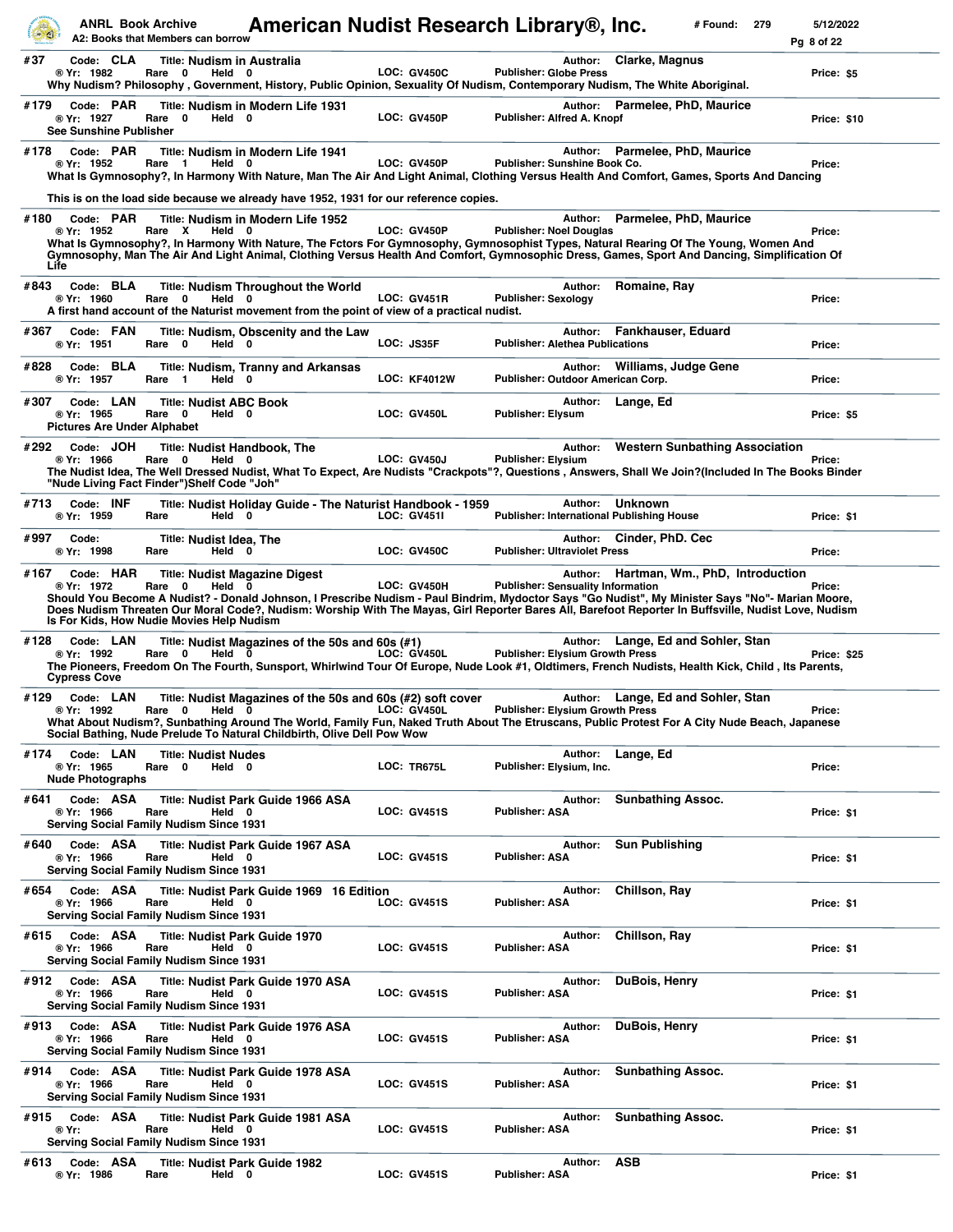|              | <b>ANRL Book Archive</b>                                                             | A2: Books that Members can borrow                                | American Nudist Research Library®, Inc.                                                                                                                                          |                    |                                            |               | # Found:<br>279                                                                                                                                                                                                                                                                                                               | 5/12/2022<br>Pg 9 of 22 |
|--------------|--------------------------------------------------------------------------------------|------------------------------------------------------------------|----------------------------------------------------------------------------------------------------------------------------------------------------------------------------------|--------------------|--------------------------------------------|---------------|-------------------------------------------------------------------------------------------------------------------------------------------------------------------------------------------------------------------------------------------------------------------------------------------------------------------------------|-------------------------|
| #1029        | Code: ASA<br>® Yr:                                                                   | Rare<br>Held 0<br><b>Serving Social Family Nudism Since 1931</b> | <b>Title: Nudist Park Guide 1982 ASA</b>                                                                                                                                         | <b>LOC: GV451S</b> | <b>Publisher: ASA</b>                      | Author:       | <b>Sunbathing Assoc.</b>                                                                                                                                                                                                                                                                                                      | Price: \$1              |
| #652         | Code: ASA<br>® Yr:                                                                   | Rare<br>Held 0<br>Serving Social Family Nudism Since 1931        | Title: Nudist Park Guide 1983 14 Edition                                                                                                                                         | <b>LOC: GV451S</b> | Publisher: ASA                             | Author:       | <b>Unknown</b>                                                                                                                                                                                                                                                                                                                | Price: \$1              |
| #1020 Code:  | ® Yr: 1983                                                                           | Rare                                                             | Title: Nudist Park Guide 1983 ASA<br>Held 0                                                                                                                                      | <b>LOC: GV451S</b> | Publisher: ASA                             | Author:       | Sunbathing                                                                                                                                                                                                                                                                                                                    | Price:                  |
| #653         | Code: ASA<br>® Yr: 1985<br>Lots of extra copies                                      | Rare                                                             | Title: Nudist Park Guide 1985 15 Edition<br>Held 0                                                                                                                               | <b>LOC: GV451S</b> | Publisher: ASA                             | Author:       | Kieblen, Ilene                                                                                                                                                                                                                                                                                                                | Price: \$1              |
| #751         | Code: ASA<br>® Yr: 1985<br>Lots of extra copies                                      | Rare                                                             | <b>Title: Nudist Park Guide 1988</b><br>Held 0                                                                                                                                   | <b>LOC: GV451S</b> | Publisher: ASA                             | Author:       | <b>ASBA</b>                                                                                                                                                                                                                                                                                                                   | Price: \$1              |
| #91          | Code: HAD<br>® Yr: 1986<br><b>Operating Nudist Parks</b>                             | 0<br>Held 0<br>Rare                                              | <b>Title: Nudist Park Management Guide</b>                                                                                                                                       | LOC: GV191H        |                                            | Author:       | Hadley, James, Goldberg, Bernice<br>Publisher: American Sunbathing Assn.                                                                                                                                                                                                                                                      | Price: \$3              |
| #132         | Code: LAW<br>® Yr: 1958<br><b>Nude Photographs</b>                                   | <b>Title: Nudist Photographs</b><br>Rare 0                       | Held 0                                                                                                                                                                           | LOC: TR675L        | Publisher: Outdoor American Corp.          | Author:       | K. Lawrence                                                                                                                                                                                                                                                                                                                   | Price: \$5              |
| #117         | Code: JOH<br>® Yr: 1952                                                              | <b>Title: Nudist Primer</b><br>Rare 0<br>Held 0                  | Culture, Other Culturesnudism Explained Nude Living Fact Finder                                                                                                                  | <b>LOC: GV450J</b> | <b>Publisher: The Suncraft Corporation</b> | Author:       | Johnson, Donald, Mounce, Mervin<br>Forthright Answers To The 60 Questions Most Often Asked About Nudism. (Donald Johnson) Introduction By Mervin Mouncewhy Be A Nudist? (D.O.<br>Cauldwell, M.D.)What Is Nudism?Stepping Stones To Nudism (Bradford Boone)Nude Livingnudist Fact Finder - Personal Privacy, Our Children, Our | Price:                  |
| #745         | Code: HAR<br>® Yr: 1970<br>Research                                                  | Rare 0<br>Held 0                                                 | Title: Nudist Society - 1970                                                                                                                                                     | LOC: GV450H        | <b>Publisher: Elysium Growth Press</b>     | Author:       | Hartman, PhD., Wm., Johnson, Donald<br>Pioneers, Studies Of Nudism, Sexual Behavior, Marital Adjustment, Nudist Dropouts, Nudism, The Law, Mass Media, Personal Impressions, Nudist                                                                                                                                           | Price:                  |
| #102         | Code: HAR<br>® Yr: 1970<br>Research                                                  | Rare 0<br>Held 0                                                 | <b>Title: Nudist Society - 1991</b>                                                                                                                                              | LOC: GV450H        | Publisher: Elysium Growth Press            | Author:       | Hartman, PhD., Wm., Johnson, Donald<br>Pioneers, Studies Of Nudism, Sexual Behavior, Marital Adjustment, Nudist Dropouts, Nudism , The Law, Mass Media, Personal Impressions, Nudist                                                                                                                                          | Price:                  |
| #312         | Code: ELY<br>® Yr: 1987                                                              | Rare 0<br>Held 0                                                 | <b>Title: Nudist/Naturist Fact Finder</b><br>Nude Livingtourists In The Buffgeographical Summary Map                                                                             | LOC: GV450L        | Publisher: Elysium Growth Press            | Author: Lange | Those Free, Open Spacessee And Read All About Itnude Time For Rent To The Publicjoining A Nudist Clubuncovering Psyches And Bodiesfull-Time                                                                                                                                                                                   | Price:                  |
| #846         | Code: JOH<br>® Yr:                                                                   | Rare 0<br>Held 0                                                 | Title: Nudist/Naturist Fact Finder Nudist Naturist                                                                                                                               | LOC: GV450L        | Publisher: Elysium                         | Author:       | Lange                                                                                                                                                                                                                                                                                                                         | Price:                  |
| #14<br>Novel | Code: BEL<br>® Yr: 1986                                                              | $\mathbf 0$<br>Rare                                              | Title: Nudists, The (Hardcover)<br>Held 0                                                                                                                                        | <b>LOC: GV450J</b> | <b>Publisher: Beaufort Books</b>           | Author:       | Johnson, Donald (Hardcover)                                                                                                                                                                                                                                                                                                   | Price:                  |
| #517         | Code: CUN<br>® Yr: 2006                                                              | Rare 0                                                           | <b>Title: Nudity &amp; Christianity Rev</b><br>Held 0<br>Contributions By Many People, Including Writing Of Pope John                                                            | LOC: BS680C        | <b>Publisher: AuthorHouse</b>              | Author:       | Cunningham, Jim C.                                                                                                                                                                                                                                                                                                            | Price:                  |
| #1050 Code:  | ® Yr: 2004                                                                           | Rare                                                             | <b>Title: Nudity a Cultural Anatomy</b><br>Held 0<br>The book was donated by Mark Haskell Smith author of "Naked at Lunch". He used this book in his research for that book.     | LOC: GN298B        | Publisher: Berg                            | Author:       | Barcan, Ruth                                                                                                                                                                                                                                                                                                                  | Price:                  |
| #88          | Code: GRE<br>® Yr: 1967                                                              | <b>Title: Nudity Thing, The</b><br>Rare 0<br>Held 0              | Play (An Expose Of The Changing Concepts And Advancing Attitudes Toward Nudity, The World Over.One Is A Photocopy                                                                | <b>LOC: GV450G</b> |                                            | Author:       | Grenier, Cynthia<br><b>Publisher: Essandess Special Editions</b>                                                                                                                                                                                                                                                              | Price:                  |
| #77          | Code: GAY<br>® Yr: 1932<br>© 1932 Holborn House<br><b>Designed by Spencer Hudson</b> | <b>Title: On Going Naked</b><br>Rare 1                           | Held $0$<br>German Provinces, Adolf Koch School, Illinois Farm, Central Park, Other Countries, Nudist Literature<br>Ask Librarian to view Video #37 "This Nude World" by Jan Gay | <b>LOC: GV450G</b> |                                            |               | Author: Gay, Jan<br>Publisher: Garden City Publishing Co.<br>One thousand copies of this collector's edition on archer rag paper have been printed privately for subscribers by the Falstaff Press. This is number 785                                                                                                        | <b>Price: \$20</b>      |
| #297         | Code: CUN<br>® Yr: 2001                                                              | Rare 0<br><b>Text Regarding Our Wonderful Bodies.</b>            | <b>Title: Our Wonderful Bodies</b><br>Held 0                                                                                                                                     | <b>LOC: GV450C</b> | Publisher: Naturist Life International     | Author:       | Cunningham, Jim C.                                                                                                                                                                                                                                                                                                            | Price:                  |
| #575         | Code: NAN<br>® Yr:<br>Volume 1 of 3                                                  | Rare 0                                                           | Title: Plato Revisited - Life of Maurice Farr Parmelee, Vol 1<br>Held 0                                                                                                          | LOC: GV452N        | Publisher: Unknown                         | Author:       | Nansen, Russell F                                                                                                                                                                                                                                                                                                             | Price:                  |
| #558         | Code: Nan<br>® Yr:<br>Volume 2 of 3                                                  | Rare 0<br>Held 0                                                 | Title: Plato Revisited - Life of Maurice Farr Parmelee, Vol 2                                                                                                                    | <b>LOC: GV452N</b> | <b>Publisher: Unknown</b>                  | Author:       | Nansen, Russell F                                                                                                                                                                                                                                                                                                             | Price:                  |
| #559         | Code: Nan<br>® Yr:<br>Volume 3 of 3                                                  | Rare 0<br>Held 0                                                 | Title: Plato Revisited - Life of Maurice Farr Parmelee, Vol 3                                                                                                                    | LOC: GV452N        | Publisher: Unknown                         | Author:       | Nansen, Russell F                                                                                                                                                                                                                                                                                                             | Price:                  |
| #567         | Code: FLU<br>® Yr: 1950                                                              | Rare 0<br>Held 0                                                 | Title: Psychology of Clothes, The                                                                                                                                                | <b>LOC: GT521F</b> | Publisher: Hogarth Press                   | Author:       | Flugel, John Carl                                                                                                                                                                                                                                                                                                             | Price:                  |
| #188         | Code: FLU<br>® Yr: 1951                                                              | Rare 0<br><b>Psychological Reactions To Nudism</b>               | Title: Psychology of Nudism, The<br>Held 0                                                                                                                                       | <b>LOC: GT521F</b> | Publisher: Alethea Publications, Inc.      |               | Author: Flugel, John Carl                                                                                                                                                                                                                                                                                                     | Price:                  |
| #311         | Code: NAG<br>® Yr: 2001                                                              | <b>Title: Public Nudists</b><br>Rare <sub>2</sub><br>Held 0      | <b>English Translation By Howard Finefrench Translation By Sophie Vieillardphotographs</b>                                                                                       | LOC: TR675N        | Publisher: Unknown                         | Author:       | Dieter Nagel                                                                                                                                                                                                                                                                                                                  | Price:                  |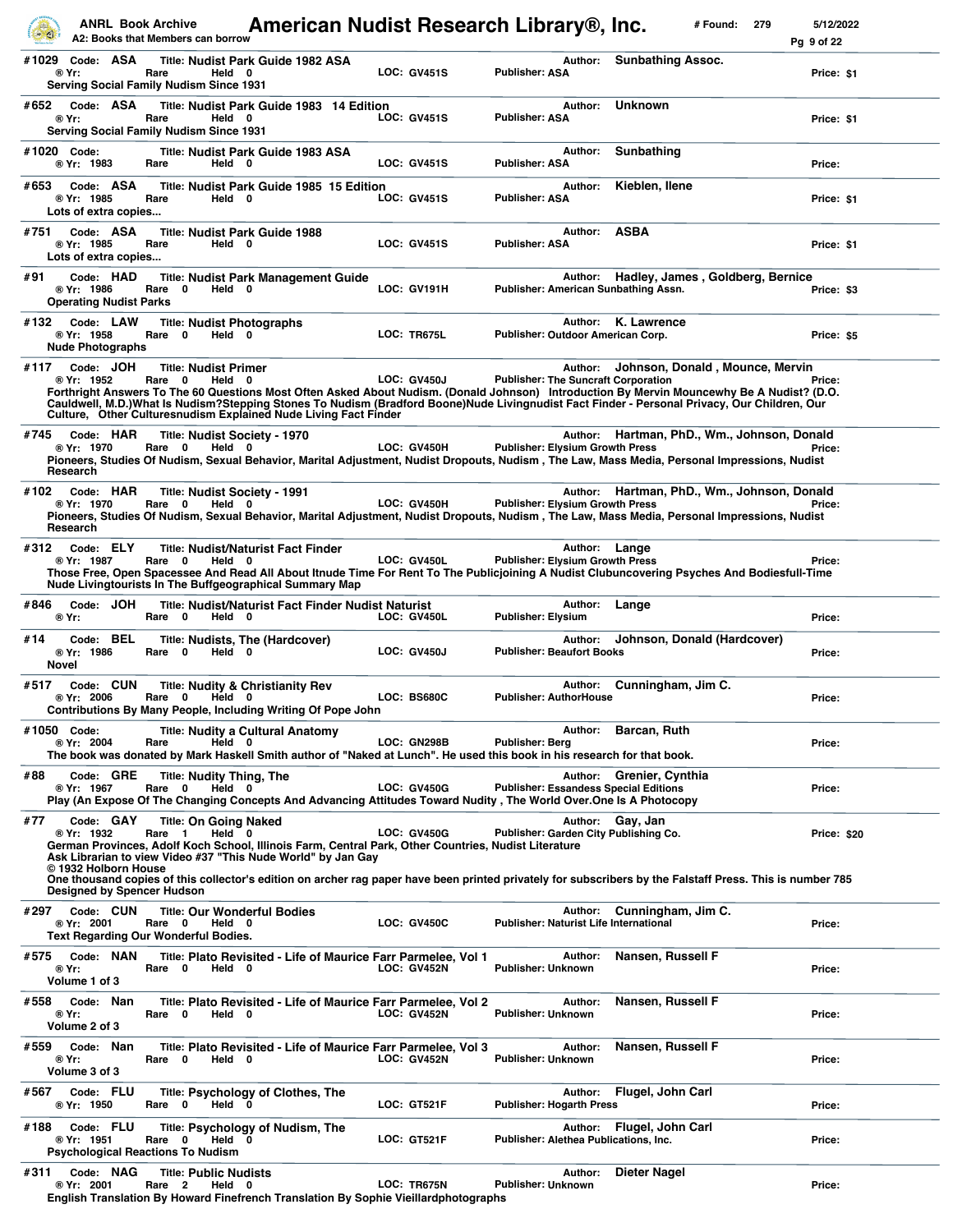|               | <b>ANRL Book Archive</b>                                 | A2: Books that Members can borrow                                                                             | American Nudist Research Library®, Inc.                                                                                                                             |                    |                     |                                                                        |         | # Found:<br>279                                                                                                                                                                                                                                                                                                       | 5/12/2022<br>Pg 10 of 22 |
|---------------|----------------------------------------------------------|---------------------------------------------------------------------------------------------------------------|---------------------------------------------------------------------------------------------------------------------------------------------------------------------|--------------------|---------------------|------------------------------------------------------------------------|---------|-----------------------------------------------------------------------------------------------------------------------------------------------------------------------------------------------------------------------------------------------------------------------------------------------------------------------|--------------------------|
| #222          | Code: STU<br>® Yr: 1994                                  | <b>Title: Radiant Identities</b><br>Rare X<br>Held 0                                                          |                                                                                                                                                                     | <b>LOC: TR675S</b> |                     |                                                                        |         | Author: Sturges, Jock<br>Publisher: Aperture Foundation, Inc.                                                                                                                                                                                                                                                         | <b>Price: \$15</b>       |
| #211          | Code: SHE<br>® Yr: 1991<br>Figure, The Figure In Action  | Rare 0<br>Held 0                                                                                              | <b>Title: Realistic Figure Drawing</b>                                                                                                                              | LOC: NC242S        |                     | <b>Publisher: North Light Books</b>                                    | Author: | Sheppard, Joseph<br>Proportions, Fendering Form In Light, Shade, Forms Of The Figure, The Standing Figure, The Kneeling Figure, The Crouching Figure, The Foreshortened                                                                                                                                               | Price:                   |
| #380          | Code: GIL<br>® Yr: 1987                                  | Rare X<br>Held 0                                                                                              | Title: Recreational Nudity and the Law                                                                                                                              | LOC: BS610G        |                     | <b>Publisher: Dr. Leisure</b>                                          | Author: | Gill, George                                                                                                                                                                                                                                                                                                          | Price: \$5               |
| #190          | Code: RHA<br>® Yr: 1949<br><b>Photograps Of The Nude</b> | <b>Title: Rhapsody in Nude</b><br>$\mathbf 0$<br>Held 0<br>Rare                                               |                                                                                                                                                                     | LOC: GV451H        |                     | Publisher: Harrisburg Book Club                                        | Author: | <b>Unknown</b>                                                                                                                                                                                                                                                                                                        | Price:                   |
| #140          | Code: MAC<br>® Yr: 1983<br><b>Nude Photographs</b>       | <b>Title: Rising Goddess</b><br>Rare<br>$\mathbf{0}$<br>Held 0                                                |                                                                                                                                                                     | LOC: TR675M        |                     | Publisher: Morgan, Morgan                                              | Author: | <b>MacAdams, Cynthia</b>                                                                                                                                                                                                                                                                                              | Price:                   |
| #357          | Code: BLU<br>® Yr: 1969                                  | Title: Robby - Brochure<br>$\mathbf{0}$<br>Held 0<br>Rare<br>A Brochure To Accompany The Printed Play, Robby. |                                                                                                                                                                     |                    | <b>LOC: PN1995B</b> | <b>Publisher: Driftwood Press</b>                                      | Author: | Bluemke, Ralph C.                                                                                                                                                                                                                                                                                                     | Price:                   |
| #32           | Code: BUI<br>® Yr: 1988                                  | Rare 0<br>Held 0                                                                                              | <b>Title: Secrets of Suntanning, The</b><br>How Your Skin Tans, Products On The Market, Makeup With Sunscreen, Sunblocks, Avoiding Sunburn, Skin Cancer, Sunstroke. | LOC: RA780B        |                     | Publisher: J & J Publishing Co.                                        | Author: | <b>Buishas, Jerold and Joseph</b>                                                                                                                                                                                                                                                                                     | Price: \$5               |
| #796          | Code: ELY<br>® Yr: 1975                                  | Rare<br>0<br>Held 0                                                                                           | <b>Title: Seeing Through Clothes</b>                                                                                                                                | <b>LOC: N8217H</b> |                     | <b>Publisher: The Viking Press</b>                                     | Author: | Hollander, Anne                                                                                                                                                                                                                                                                                                       | Price:                   |
| #859          | Code: RIC<br>® Yr: 2018                                  | Rare 0<br>Held 0                                                                                              | <b>Title: Seekers of the Naked Truth</b><br>Collected Writings on the Gymnosophists and related Shramans Religions                                                  |                    | <b>LOC: BL1055L</b> | <b>Publisher: Motilal Bamasidass</b>                                   | Author: | LeValley, Paul                                                                                                                                                                                                                                                                                                        | Price:                   |
| #206          | Code: SEU<br>® Yr: 1939                                  | Rare 0<br>Held 0                                                                                              | <b>Title: Seven Lady Godivas, The</b>                                                                                                                               |                    | <b>LOC: NC1429S</b> | <b>Publisher: Random House</b>                                         | Author: | Seuss, Dr.                                                                                                                                                                                                                                                                                                            | Price:                   |
| #205          | Code: SEX<br>® Yr: 1968                                  | <b>Title: Sex Marchers</b><br>$\mathbf{0}$<br>Rare<br>Held 0                                                  |                                                                                                                                                                     | LOC: HQ18P         |                     | Publisher: Elysium, Inc.                                               | Author: | Edited by Jefferson Poland, S. Sloan<br>Picketing For Sex, What Is Sexual Freedom?, Against Sexual Segregation, Sexual Sermons, Defenders Of Skinny-Dipping, Committee For Free Beaches                                                                                                                               | Price:                   |
| #339<br>® Yr: | Code: RAL                                                | <b>Title: Sexy Sports</b><br>$\overline{\mathbf{2}}$<br>Rare<br>Held X                                        |                                                                                                                                                                     | LOC: TR676V        |                     | <b>Publisher: Edition Reuss</b>                                        |         | <b>Author: Ralf Vulis</b>                                                                                                                                                                                                                                                                                             | Price:                   |
| #340          | VUL<br>Code:<br>® Yr:                                    | <b>Title: Sexy Sports 2</b><br>3<br>Rare<br>Held X                                                            |                                                                                                                                                                     | LOC: TR676V        |                     | <b>Publisher: Edition Reuss</b>                                        | Author: | <b>Ralf Vulis</b>                                                                                                                                                                                                                                                                                                     | Price:                   |
| #210          | Code: SHA<br>® Yr: 1991<br><b>Dipping</b>                | Rare 0<br>Held 0<br>Signed copy                                                                               | Title: Shameless Nude, The (Reprinted)                                                                                                                              | LOC: GV450L        |                     | <b>Publisher: Elvsium Growth Press</b>                                 |         | Author: Various authors<br>Obscenity, Law And Nudism, The Joy Of Nudism, Would You Pose Without Clothes?, The Complex Of Nudism, American And European Nudism, Naked<br>At Home, Water Chant, The Joys Of Sleeping Nude, Why Are Nudists Defensive?, When Is A Picture Obscene?, Sex And Women In Advertising, Skinny | Price: \$20              |
| #80           | Code: GLY<br>® Yr: 1982                                  | <b>Title: Skin to Skin</b><br>Rare<br>0<br>Held 0                                                             | You Could Go Naked, The Feminine Ideal, The Peacock'S Tail, Shared Secrets                                                                                          | <b>LOC: GT525G</b> |                     | <b>Publisher: Oxford University Press</b><br><b>One Is Photocopied</b> | Author: | Glynn, Prudence                                                                                                                                                                                                                                                                                                       | Price:                   |
| #1015 Code:   | ® Yr: 1980                                               | <b>Title: Skinnerdipper, The</b><br>Held 0<br>Rare                                                            |                                                                                                                                                                     | <b>LOC: GV451H</b> |                     | <b>Publisher: Hallwood Press</b>                                       | Author: |                                                                                                                                                                                                                                                                                                                       | Price:                   |
| #318          | Code: SOC<br>® Yr: 1964                                  | Rare<br>0<br>Held 0                                                                                           | <b>Title: Social Nudism and Problems of Race</b>                                                                                                                    | LOC: HQ450T        |                     |                                                                        | Author: | <b>Unknown</b><br><b>Publisher: Western Sunbathing Association</b>                                                                                                                                                                                                                                                    | Price:                   |
| #112          | Code: ILF<br>® Yr: 1964                                  | $\mathbf{0}$<br>Rare<br>Held 0                                                                                | <b>Title: Social Nudism in America</b><br>History, The Camp, The Member, The Organization, Motivation For Entering, Staying In Nudism                               | <b>LOC: GV450I</b> |                     |                                                                        |         | Author: Ilfeld, Jr., Fred, Lauer, Roger<br><b>Publisher: College &amp; University Press</b>                                                                                                                                                                                                                           | Price:                   |
| #419          | Code: ZIM<br>® Yr: 1944                                  | <b>Title: Sonnenzauber</b><br>$\mathbf{0}$<br>Held 0<br>Rare                                                  |                                                                                                                                                                     | <b>LOC: GV450Z</b> |                     | <b>Publisher: Unknown</b>                                              | Author: | Zimmermann, Werner                                                                                                                                                                                                                                                                                                    | Price:                   |
| #643          | Code: ASA<br>® Yr:                                       | Rare<br>Held 0<br>Mostly adds for services related to the nudist lifestyle.                                   | <b>Title: Special Services Directory</b>                                                                                                                            | <b>LOC: GV451S</b> |                     |                                                                        | Author: | Deakin, Donald R<br><b>Publisher: American Sunbathing Association</b>                                                                                                                                                                                                                                                 | Price: \$5               |
| #24           | Code: ELY<br>® Yr:                                       | Rare 0<br>Held 0<br><b>Principles And Standards, National Nudist Counsel</b>                                  | Title: Stepping Stones to Nudism - (PAMPHLET)                                                                                                                       | <b>LOC: GV450B</b> |                     | <b>Publisher: National Nudist Council</b>                              | Author: | Boone, Bradford                                                                                                                                                                                                                                                                                                       | Price: \$5               |
| #219          | Code: STO<br>® Yr: 1950                                  | $\mathbf{0}$<br>Rare<br>Held 0                                                                                | Title: Story of American Nudism, The<br>Illsley Boone: Nudism Comes To America, Sunshine Park In Nj, How Nudism Solves The Sex Problem,                             | <b>LOC: GV450S</b> |                     | Publisher: Sunshine, Health                                            | Author: | <b>Editor, Sunshine, Health</b>                                                                                                                                                                                                                                                                                       | <b>Price: \$10</b>       |
| #163          | Code: NEW<br>® Yr: 1934                                  | <b>Title: Story of Nudism, The</b><br>Held 0<br>Rare<br>0                                                     |                                                                                                                                                                     | LOC: GV450N        |                     | Publisher: Greenberg, Publisher                                        | Author: | Newcomb, William W.<br>Experiences In Nudism, The Beginnings Of Nudism, The Nudist Movement In The U.S., What Is Nudism?, Nudism And Health, Women And Nudism, How<br>To Run A Nudist Camp, Location, Finances, Promotion And Publicity, Athletic Facilities, Rules For Admission, Providing For Children             | Price:                   |
| #382          | Code: STU<br>® Yr: 2000                                  | Title: Sturges, Jock<br>Rare 3<br>Held 0                                                                      |                                                                                                                                                                     | <b>LOC: TR675S</b> |                     | <b>Publisher: Scalo</b>                                                | Author: | Sturges, Jock                                                                                                                                                                                                                                                                                                         | <b>Price: \$50</b>       |
| #266          | Code: OWE<br>® Yr: 1994                                  | $\bf{0}$<br>Rare<br>Held 0                                                                                    | Title: Sun 'N' Soak Clothing Optional Naturally                                                                                                                     | LOC: GV4510        |                     | <b>Publisher: Solavescence Press</b>                                   | Author: | Owensby, Phil                                                                                                                                                                                                                                                                                                         | Price: \$1               |
| #289          | Code: DIE<br>® Yr: 1965                                  | <b>Title: Sun-Warmed Nudes</b><br>Rare<br>0<br>Held 0                                                         | Nude Photographydonald Johnson Book Autographed By Ed Lange - 1965                                                                                                  | LOC: TR675D        |                     | Publisher: Elysium, Inc.                                               | Author: | Dienes, Andre de                                                                                                                                                                                                                                                                                                      | Price:                   |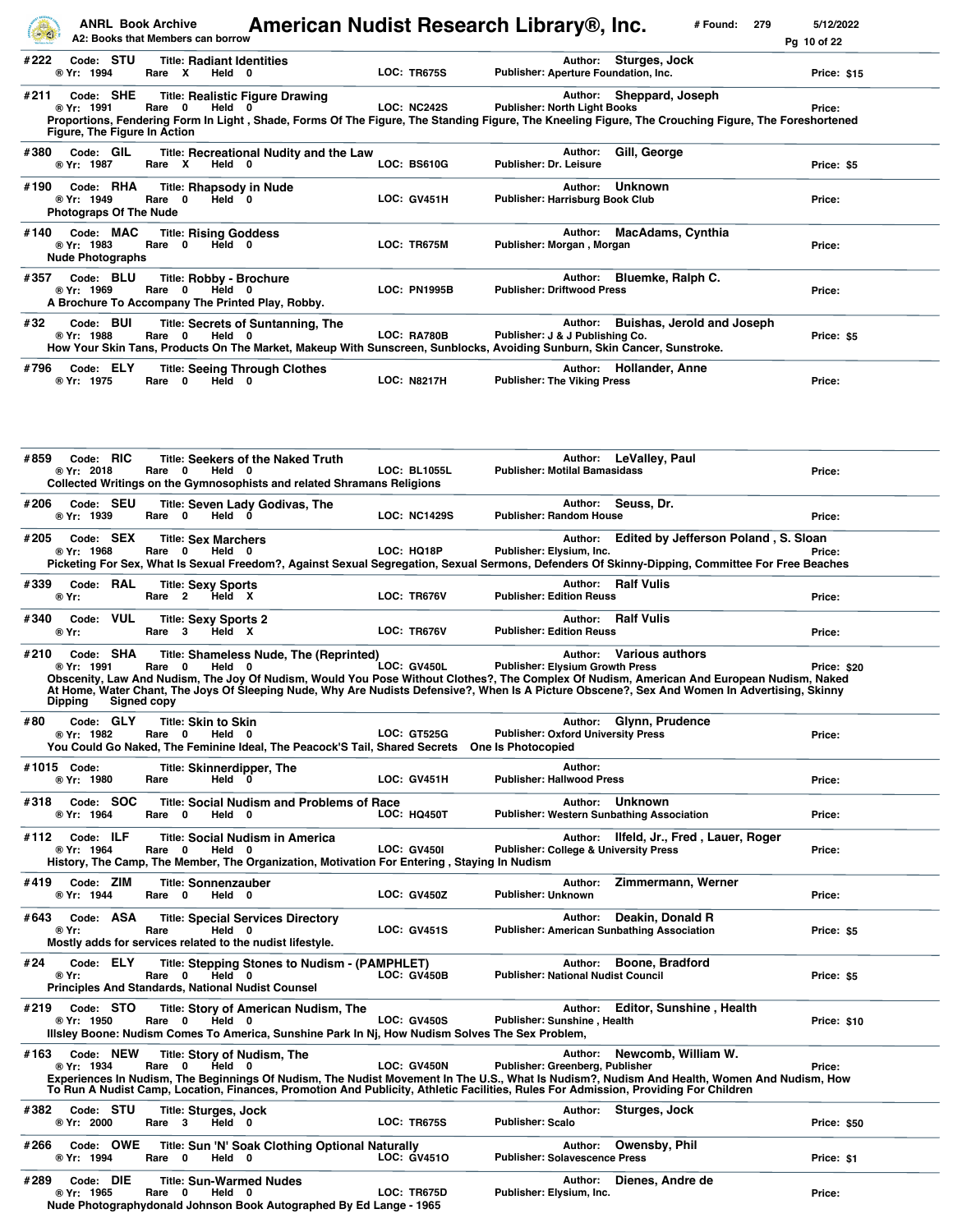|      | <b>ANRL Book Archive</b>                                      | A2: Books that Members can borrow                                                    |                                                                                                                             | American Nudist Research Library®, Inc.                                                                                             |                                                         | # Found:<br>279                                                                                                                                                                            | 5/12/2022<br>Pg 11 of 22 |
|------|---------------------------------------------------------------|--------------------------------------------------------------------------------------|-----------------------------------------------------------------------------------------------------------------------------|-------------------------------------------------------------------------------------------------------------------------------------|---------------------------------------------------------|--------------------------------------------------------------------------------------------------------------------------------------------------------------------------------------------|--------------------------|
| #123 | Code: KIM<br>® Yr: 1980                                       | Rare 0<br>Held 0                                                                     | <b>Title: Sunlight Could Save Your Life</b><br>Sexuality, Werewolves, Arthritis, How To Sunbathe, Solar Therapy Of The Past | LOC: RM843K                                                                                                                         | <b>Publisher: World Health Publications</b>             | Author: Kime, M.D., M. S., Zane R.<br>Sunlight, Health, Physical Fitness, Heart Disease, Aging, Cancer, Nutrition, Vitamins Infectious Diseases, Pollution, Jaundice Psychological Impact, | Price:                   |
| #97  | Code: HAM<br>® Yr:<br><b>Photographs Of Young Girls</b>       | <b>Title: Tender Cousins</b><br>Rare <sub>2</sub><br>Held H                          |                                                                                                                             | LOC: TR675H                                                                                                                         | Author:<br>Publisher: Quill                             | <b>Hamilton, David</b>                                                                                                                                                                     | Price:                   |
| #290 | Code: SKI<br>® Yr: 1995<br><b>Regarding Law And Nudity</b>    | Rare 0<br>Held 0                                                                     |                                                                                                                             | Title: The Lawmaker's Guide to Skinny-Dipping Issues, The<br><b>LOC: KF9325N</b>                                                    | Author:<br><b>Publisher: Naturist Society</b>           | <b>Naturist Education Foundation</b>                                                                                                                                                       | Price: \$5               |
| #952 | Code: BAX<br>® Yr: 2007<br>One copy is a bound version.       | Rare<br>Held 0                                                                       | Title: The World's Best Nude Beaches and Resorts                                                                            | <b>LOC: GV451L</b>                                                                                                                  | Author:<br><b>Publisher: Lifestyle Press</b>            | <b>NA</b>                                                                                                                                                                                  | Price: \$1               |
| #81  | Code: GOO<br>® Yr: 1991                                       | Rare 0<br>Held 0                                                                     | Title: Therapy, Nudity and Joy                                                                                              | <b>LOC: RC489G</b><br>Therapy, Nudity In Ancient To Modern Cultures, Nude Beaches And Parks, Nudist Resorts                         | Author:<br>Publisher: Elysium Growth Press              | Goodson, Phd., Aileen                                                                                                                                                                      | Price: \$10              |
| #93  | Code: HAM<br>® Yr: 1992<br><b>Photographs Of Nudes</b>        | Held H<br>Rare 1                                                                     | <b>Title: Twenty Five Years of an Artist</b>                                                                                | LOC: TR675H                                                                                                                         | Author:<br><b>Publisher: Aurum Press</b>                | <b>Hamilton, David</b>                                                                                                                                                                     | <b>Price: \$75</b>       |
| #194 | Code: RUD<br>® Yr: 1947                                       | Rare 0<br>Held 0<br><b>Clothes And The Artist(Photocopy)</b>                         | Title: Unfashionable Human Body, The                                                                                        | <b>LOC: GT510R</b>                                                                                                                  | Author:<br>Publisher: Doubleday & Co., Inc.             | Rudofsky, Bernard<br>The Birth Of Clothes, Anatomy Of Modesty, A Portfolio Of Monsters, The Fashionable Body, The Decorative Arts, Cut And Dry Goods, Dress Reform,                        | Price:                   |
| #47  | Code: CUN<br>® Yr: 1989                                       | Rare 0<br>Held 0<br><b>Pictures And Descriptions Of Different Vermont Towns.</b>     | Title: Vermont Unveiled, (First Edition)                                                                                    | <b>LOC: GV451C</b>                                                                                                                  | Author:<br><b>Publisher: Mt. Carmel Academy</b>         | Cunningham, Jim C.                                                                                                                                                                         | Price:                   |
| #46  | Code: CUN<br>® Yr: 1996                                       | Rare 0<br>Held 0<br><b>Pictures And Descriptions Of Many Vermont Towns.</b>          | <b>Title: Vermont Unveiled, (Second Edition)</b>                                                                            | <b>LOC: GV451C</b>                                                                                                                  | Author:<br>Publisher: Naturist Life International, Inc. | Cunningham, Jim C.                                                                                                                                                                         | Price: \$5               |
| #405 | Code: LAN<br>® Yr: 1985                                       | Rare 0<br>Held 0                                                                     | Title: Vom Naturismus zum Nudismus - Internationale                                                                         | LOC: GV450L                                                                                                                         | Author:<br>Publisher: Lang, Peter                       | Lang, Peter                                                                                                                                                                                | Price:                   |
| #411 | Code: REI<br>® Yr:                                            | Rare 0<br>Held 0                                                                     | Title: Von Leibeszucht und Leibesichonheit                                                                                  | LOC: TR675R                                                                                                                         | Author:<br><b>Publisher: Unknown</b>                    | Reichert, Kurt                                                                                                                                                                             | Price:                   |
| #200 | Code: SCH<br>® Yr: 1951                                       | <b>Title: What About You?</b><br>Held 0<br>Rare<br>$\mathbf 0$                       | Economics, Three Attitudes Toward Sex, I Believe, To My Friends                                                             | LOC: BL65S                                                                                                                          | Author:<br>Publisher: Psychological Library             | <b>Schroeder, Theodore</b><br>A New Philosophy Of Life, Permanent Universal Peace, War And Intellectual Freedom, God And War, Making Democracy Work, Psychology Of                         | Price:                   |
| #87  | Code: GRA<br>® Yr: 1966                                       | Title: What is a Woman?<br>Rare 0<br>Held 0                                          | Surplus may have missing pages and if so, it's price would be \$20.00                                                       | <b>LOC: TR675G</b>                                                                                                                  | Author:<br>Publisher: Elvsium, Inc.                     | Graham, William M.                                                                                                                                                                         | <b>Price: \$20</b>       |
| #319 | Code: ELY<br>® Yr: 1970                                       | Title: What is Nudism?<br>Rare 0<br>Held 0                                           |                                                                                                                             | LOC: GV450A                                                                                                                         | Author:<br><b>Publisher: Unknown</b>                    | <b>American Health Alliance</b>                                                                                                                                                            | Price:                   |
| #199 | Code: SCH<br>® Yr: 1944                                       | Rare 0 Held 0<br><b>Law, Capital Punishment Sacred</b>                               | Title: Where Speech is not Free, in the USA                                                                                 | <b>LOC: BL65S</b>                                                                                                                   | Publisher: The Open Road Press, Inc.                    | Author: Schroeder, Theodore<br>Do We Have Free Speech?, Some Of Our Lost Liberties, Punishing Religious Heresy, Extension To Free Thinkers, Protecting Infallibility Of Officials And      | Price:                   |
| #228 | Code: TRE<br>® Yr:                                            | <b>Title: Woman and the Sea</b><br>Rare 0<br>Held 0<br>Poetry And Photos Of The Nude |                                                                                                                             | LOC: TR675T                                                                                                                         | Publisher: Elysium, Inc.                                | Author: Tregaskis, Richard                                                                                                                                                                 | Price: \$10              |
| #247 | Code: WON<br>® Yr: 1967                                       | Rare 0<br>Held 0                                                                     | Title: Wonderful Webbers, The                                                                                               | LOC: GV450L<br>Photographs Of Nudes And Text model Diane Webber (Born Marguerite Empey) Married To Joseph Webber, Has One Son, John | Author:<br>Publisher: Elysium, Inc.                     | <b>Various authors</b>                                                                                                                                                                     | <b>Price: \$25</b>       |
| #644 | Code: BAX<br>® Yr: 1980<br>One copy is a bound version.       | Rare<br>Held 0                                                                       | Title: World Guide to Nude Beaches and Recreation 1980                                                                      | <b>LOC: GV451B</b>                                                                                                                  | <b>Publisher: Stonehill Publishing</b>                  | Author: Baxandall, Lee                                                                                                                                                                     | Price: \$1               |
|      | #580 Code: BAX<br>® Yr: 1983                                  | Held 0<br>Rare                                                                       | One copy is a bound version of the normal paperback copy                                                                    | Title: World Guide to Nude Beaches and Recreation 1983 Expanded<br><b>LOC: GV451B</b>                                               | Author:<br>Publisher: Harmony Books                     | <b>Baxandall, Lee</b>                                                                                                                                                                      | Price: \$1               |
|      | #1067 Code: BAX<br>® Yr: 1980<br>One copy is a bound version. | Rare<br>Held 0                                                                       | Title: World Guide to Nude Beaches and Recreation 1985                                                                      | <b>LOC: GV451B</b>                                                                                                                  | Author:                                                 | <b>Baxandall, Lee</b><br>Publisher: N Editions, a division of The Naturists, Inc.                                                                                                          | Price: \$1               |
| #951 | Code: BAX<br>® Yr: 1980<br>One copy is a bound version.       | Rare<br>Held 0                                                                       | Title: World Guide to Nude Beaches and Recreation 1990                                                                      | <b>LOC: GV451B</b>                                                                                                                  | <b>Author:</b><br><b>Publisher: Harmony Books</b>       | <b>Baxandall, Lee</b>                                                                                                                                                                      | Price: \$1               |
| #659 | Code: BAX<br>® Yr: 1980<br>One copy is a bound version.       | Rare<br>Held 0                                                                       | Title: World Guide to Nude Beaches and Recreation 1991                                                                      | <b>LOC: GV451B</b>                                                                                                                  | <b>Publisher: Harmony Books</b>                         | Author: Baxandall, Lee                                                                                                                                                                     | Price: \$1               |
| #660 | Code: BAX<br>® Yr: 1980<br>One copy is a bound version.       | Rare<br>Held 0                                                                       | Title: World Guide to Nude Beaches and Resorts 1995                                                                         | <b>LOC: GV451B</b>                                                                                                                  | Author:                                                 | <b>Baxandall, Lee</b><br>Publisher: N Editions, a division of The Naturists, Inc.                                                                                                          | Price: \$1               |
| #999 | Code: BAX<br>® Yr: 1998                                       | Rare<br>Held 0                                                                       | Title: World Guide to Nude Beaches and Resorts 1995                                                                         | LOC: GV451B                                                                                                                         | Author:                                                 | <b>Baxandall, Lee</b><br>Publisher: N Editions, a division of The Naturists, Inc.                                                                                                          | Price: \$1               |
| #739 | Code: BAX<br>® Yr: 1980<br><b>Marked "Desk Copy"</b>          | Rare<br>Held 0                                                                       |                                                                                                                             | Title: World Guide to Nude Beaches and Resorts 1998 Complete &<br><b>LOC: GV451B</b>                                                |                                                         | Author: Baxandall, Lee<br>Publisher: N Editions, a division of The Naturists, Inc.                                                                                                         | Price: \$1               |